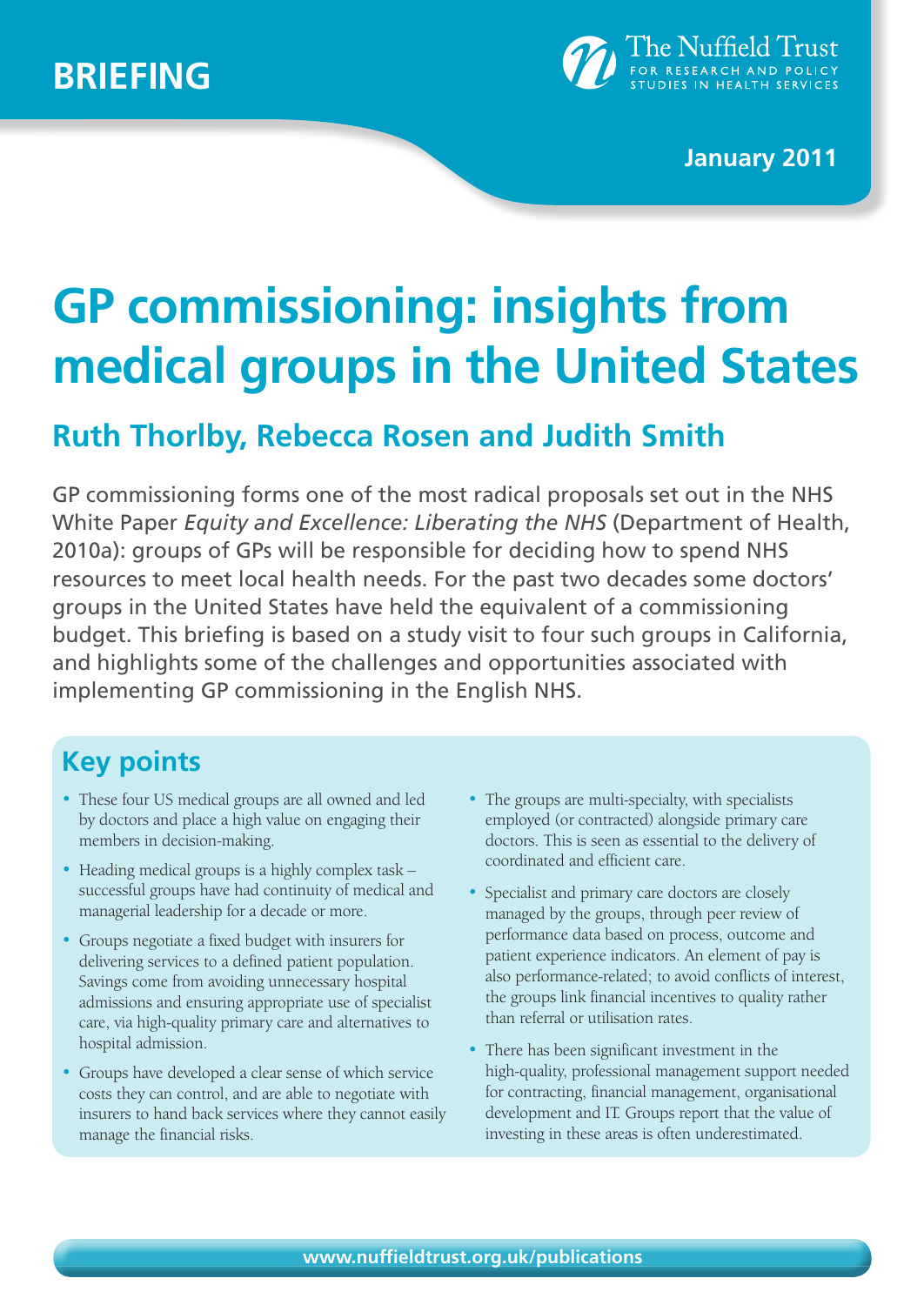# **Policy context**

In July 2010 the Government announced its intention to transfer responsibility for commissioning the majority of NHS services in England from primary care trusts (PCTs) to groups of general practitioners (GPs) (Department of Health, 2010a). All GPs in England will be required to join a group, known as a GP consortium. These are to be established across the NHS in England and be fully operational by April 2013. After this date PCTs will be abolished (Department of Health, 2010b).

The Government's objectives for this reform include:

- better clinical outcomes
- enhanced local accountability for NHS funds
- services that are better coordinated (especially between primary and secondary care)
- greater efficiency.

(Department of Health, 2010a).

The reform takes place against a backdrop of sharply reduced growth in NHS funding which will require, according to the Government's own calculations, £20 billion of efficiency savings by 2014. These are to be achieved through a range of measures, including a 45 per cent reduction in management costs. The Government expects that GP commissioning will play an important role in generating these savings as GPs can strip out "activities that do not have appreciable benefits for patients' health or healthcare" (Department of Health, 2010a).

Overall accountability for GP commissioning will be to the new NHS Commissioning Board, which will allocate money to GP consortia and manage contracts for general practice. Financial incentives are being developed to encourage cost-effective use of the GP commissioning budget, and rules will be drawn up to cover over- and underspends by consortia.

GP commissioning is the latest stage of development in a 20-year history of the NHS giving GPs budgets with which to purchase some services on behalf of their practice population. From GP fundholding in the 1990s, through multifunds, locality commissioning, total purchasing and primary care groups, to the current arrangements where PCTs devolve some budgets to groups of practices to create 'practice-based commissioners', there has been a desire to involve GPs in decision-making about local resource allocation and service development.

These latest proposed reforms represent a major change to the role of GPs within the NHS and effective implementation will need to draw on the best available evidence, not only from the history of GP commissioning in the NHS (see, for example, Mays and others, 2001; Smith and others, 2004), but from abroad. To contribute to this evidence base we undertook case study visits to four medical groups in California: Bristol Park Medical Group, HealthCare Partners, Mills-Peninsula Medical Group and Monarch HealthCare. These groups were chosen because they have functioned in a manner similar to proposed GP commissioning consortia. The aim of our visits was to explore the factors associated with high performance in these medical groups and draw out lessons for the NHS. A broader perspective on the experience of medical groups in the US as a whole is also available (Casalino, forthcoming).

### **About this report**

This report presents a summary of findings from the case studies and is intended to inform the development and practical implementation of GP consortia in the NHS. The first section of the report outlines the development of medical groups and the context in which they currently operate in the US. We then highlight eight key lessons that emerged from our analysis of the case studies and discuss their implications for GP commissioning consortia.

#### US context and background

Compared to other countries, the US health care system has been characterised as fragmented, costly and lacking universal coverage (Davis and others, 2010a). The Affordable Care Act passed by the United States Congress in 2010 aims to tackle some of these weaknesses, including the inexorable rise in health care costs (Davis and others, 2010b). This rise has been blamed in part on the dominance of a 'fee-forservice' payment structure within both government and privately-funded healthcare. Doctors and hospitals have had strong financial incentives to over-treat and these costs have been passed on to taxpayers (to pay for the over-65s' Medicare programme), as well as consumers and employers, in the form of higher health insurance premiums. It has also resulted in poorly coordinated care, with high levels of potentially avoidable hospital admissions, particularly for older patients with chronic conditions.

There are, however, notable exceptions to this pattern of care in the US, in the form of fully integrated health systems, such as Kaiser Permanente and Geisinger, which have been studied as potential models for the NHS (see, for example, Dixon and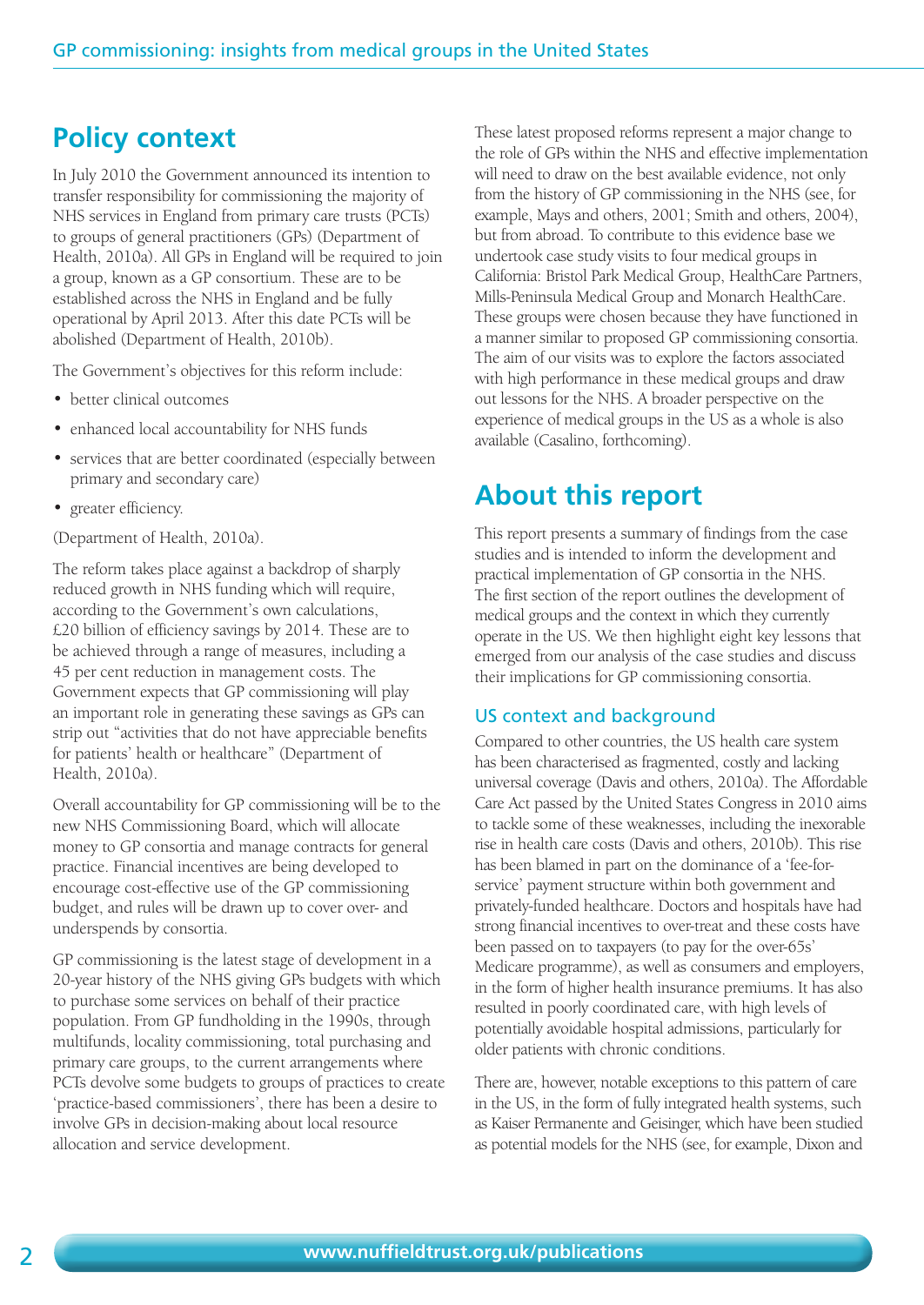others, 2004; Gleave, 2009; Ham, 2010a). They have shown that it is possible to build integrated care systems with a strong primary care base that place a major emphasis on quality, prevention and minimising use of expensive hospital-based care. These organisations are still relatively rare and other models are being explored for funders to achieve the same results, for example 'accountable care organisations' where healthcare organisations and medical groups cooperate to take on a fixed budget with which to commission outcome-based care for a population (Orszag and Emanuel, 2010).

The allocation of fixed budgets to medical groups as an alternative to fee-for-service practice is not a new idea (Shortell and Casalino, 2008). In a few areas in the US, including California, groups have been using fixed budgets to provide primary and specialist care for more than two decades. It is their experience of assuming and managing these budgets, together with the associated financial and service risk, that is of interest as potential learning for the NHS (Ham, 2010b; Casalino, forthcoming).

#### Medical groups and independent practitioner associations

There are two main variants of these medical groups in the US: medical groups and independent practitioner associations

#### Box 1: Two kinds of medical group

**Medical groups:** These groups *employ* their member doctors, who typically work in clinics owned by the medical group, or as *hospitalists*, working for the group in local hospitals. Doctors – many of them specialists – are salaried and usually receive a bonus for providing high-quality care in line with agreed standards and guidelines. These groups have some similarities to large English group practices, although US medical groups generally include GPs *and* specialists.

**Independent practitioner associations (IPAs):** IPAs formed as corporate structures through which physicians could come together to negotiate and administer health maintenance organisation (HMO) contracts on behalf of their members (Robinson and Casalino, 1996). IPAs are networks of doctors who continue to own and run their own clinics, but who join an IPA to get access to contracts while also obtaining administrative and technical support.

Many organisations – including the case studies outlined in this document – combine features of a medical group with an IPA model.

(IPAs) (see Box 1). These are generally multi-specialty, combining primary care doctors with specialists.

Most of these groups were formed from the late 1980s after legal changes allowed them access to the 'managed care movement' in the US. Health maintenance organisations (HMOs) were generally owned by insurance companies that used the techniques of managed care to control costs. These included using primary care as a gate-keeper to specialist care, and trying to reduce the use of unnecessary hospital services by intensive management of patients with chronic illness and complex needs.

In many areas, HMOs coordinated patients' care themselves and gave capitated budgets to individual primary care doctors for general practice services. But in other areas, doctors came together in groups and IPAs to contract with the HMOs and take on responsibility for managing and coordinating care across a wider range of services. Up to 2,000 of these groups took root across the US in the late 1980s. However, many failed to manage risk-bearing budgets successfully (Casalino, forthcoming).

In California, medical groups were particularly prevalent and some have proved to be long-lived. This peculiarity of California is perhaps due to the success of Kaiser Permanente and its associated Medical Group, which acted as a powerful stimulant for the HMO industry in California (Robinson, 2001). As large insurers mounted a competitive response to Kaiser, they sought out multi-specialty medical groups rather than building networks of small practices themselves. Offering fixed budgets to these groups, they transferred insurance risk by requiring them to manage a range of health care services within an agreed budget, and to specified quality standards.

In the 1980s, as these groups were forming, the financial environment was favourable and they were often able to negotiate progressively larger annual budgets with insurers, while the public was initially tolerant of the drive to control costs through the techniques of managed care (Robinson, 2001). During this time, many of the California groups proved that they could reduce hospital admissions amongst their patients to well below national averages (Robinson and Casalino, 1995). A leaner period followed in the 1990s, as growth in annual budgets flattened or declined, driven partly by consumers and employers losing their appetite for managed care (perceiving it as a way of reducing choice and limiting access to services). Some medical groups and IPAs went bankrupt, others merged into larger groups and many abandoned risk contracting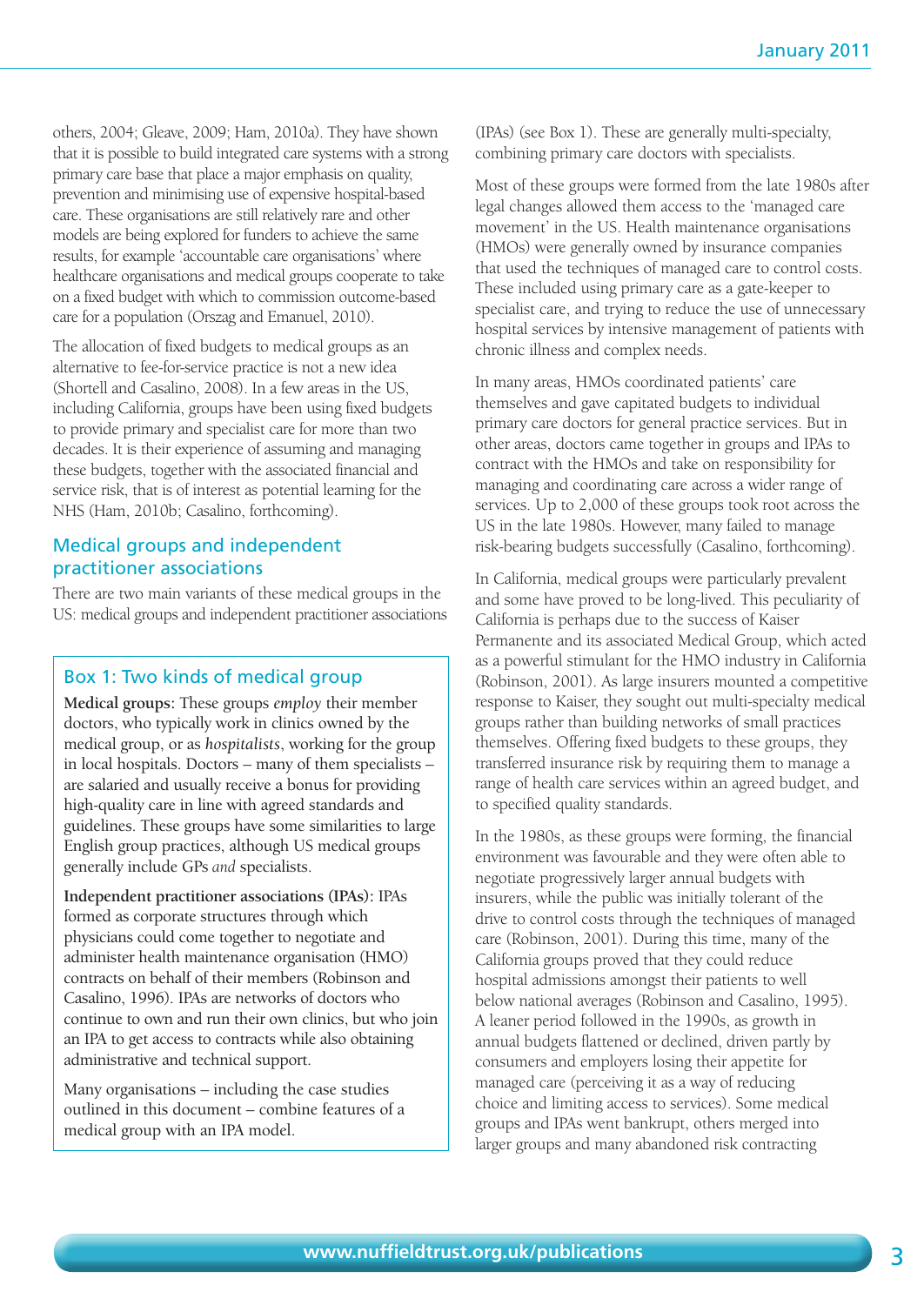(Casalino, forthcoming). The public's hostility to managed care has persisted – doctors are wary of being seen to deny care on the grounds of cost.

Those medical groups and IPAs that have survived are generally associated with higher-quality care, as evidenced by greater adherence to clinical guidelines and adoption of electronic medical records (Shortell and Casalino, 2008).

#### Case studies

We chose our case studies from variants of the two types of groups described in Box 1. Details of the four groups selected for study are set out below, in Table 1. We aimed to generate a sample with a variety of size and ownership models. The organisations include both profit and non-profit status.

In each organisation, we interviewed senior managers (clinicians and non-clinicians) and doctors who were members of the group or IPA. As can be seen from Table 1, the groups vary in size and form, but what unites them is that they all manage fixed budgets for an enrolled patient population.

The groups negotiate annually with the health plans (insurers) for a 'capitated' budget, which is paid monthly to the group (see Figure 1). This budget is calculated as a fixed amount per head of population enrolled with the

group (capitation), adjusted for age and sex and, in the case of Medicare patients (the over-65 age group funded by the federal government for their care), on the severity of existing health conditions. A single medical group or IPA will typically hold contracts with several health plans. Budgets are paid monthly to the groups, from which they pay their doctors and a range of other service providers, including hospitals and diagnostic services. It should be noted that the medical groups do not rely solely on business from capitated patients but also provide services for patients with different kinds of insurance products, which have in recent years been growing in popularity relative to fixed-budget insurance.

#### Limitations of our research

There are two main limitations of this research. The first concerns the US context – these groups are not responsible for the health of all patients in their geographical area in the way that GP consortia will be. In addition, they are not required to involve patients or communities in the design and delivery of services, as we assume will be the case with GP consortia in the NHS. Patients are primarily seen as consumers in the US healthcare system, and are able to exercise choice by switching health plans or doctor, although in practice choice is often heavily curtailed by income or type of health plan.

#### Table 1: Characteristics of case studies

| Name                                    | Date<br>formed | <b>Type</b>                         | Capitated<br>patients | Number of GPs                     | Specialists                       | Total employed<br>doctors |
|-----------------------------------------|----------------|-------------------------------------|-----------------------|-----------------------------------|-----------------------------------|---------------------------|
| <b>Bristol Park</b><br>Medical<br>Group | 1961           | $Group +$<br>IPA for<br>specialists | 68,000                | 89 employed                       | 700 contracted,<br>6 employed     | 95                        |
| HealthCare<br>Partners                  | 1992           | $Group + IPA$                       | 650,000<br>(3 states) | 1,400 contracted,<br>480 employed | 2,600 contracted,<br>120 employed | 600                       |
| Monarch<br><b>HealthCare</b>            | 1994           | $IPA +$ employed<br>doctors         | 170,000               | 800 contracted,<br>6 employed     | 1,200 contracted,<br>27 employed  | 33                        |
| Mills-<br>Peninsula<br>Medical Group    | 1994           | $IPA + employed$<br>doctors         | 45,000                | 112 contracted,<br>26 employed    | 254 contracted,<br>9 employed     | 35                        |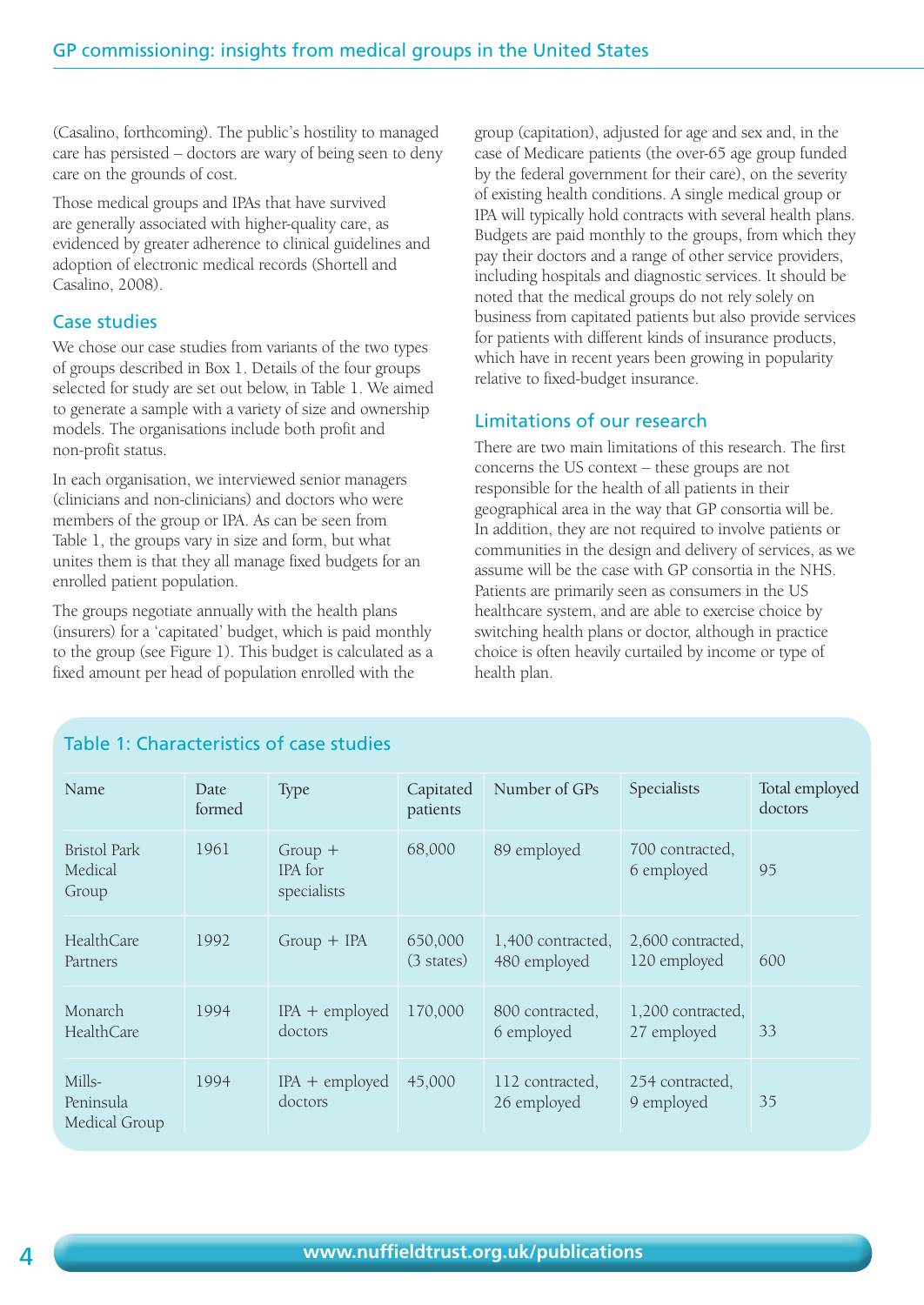

Second, these groups are survivors of an intense process of evolution, particularly through the difficult financial environment of the late 1990s. It is tempting to view their attributes – as expressed by their leadership – as the sole determinants of success. It is however possible that there are wider contextual reasons why some groups succeeded, which were beyond the scope of this study to explore.

# **Case study findings**

In this section we summarise the key findings from our visits to the four medical groups, including their characteristics, functions and achievements. This is followed by an exploration of the main themes that emerged from our analysis of the groups and the learning offered for GP commissioning in the NHS.

#### Summary points

• All four groups are owned and led by doctors. The groups have evolved over several decades and have enjoyed substantial continuity of leadership over this period.

- The groups have varying forms of ownership arrangements, including full shareholding for some or all doctors, and varying governance structures which aim to enable engagement with member physicians.
- The number of enrolled patients ranges from 45,000 to over 650,000 patients. Larger size minimises financial risk, but creates greater leadership and management challenges.
- The groups negotiate risk-bearing budgets for a wide range of services, but can also negotiate to hand back coverage to insurance companies (who then organise these services for patients) where they do not feel able to control an area of financial risk. This flexibility has been important to the some of the groups' financial survival.
- All groups see themselves as businesses, in which success hinges on delivering high-quality care at a cost lower than the commissioning budget. A key leadership skill involves reconciling business goals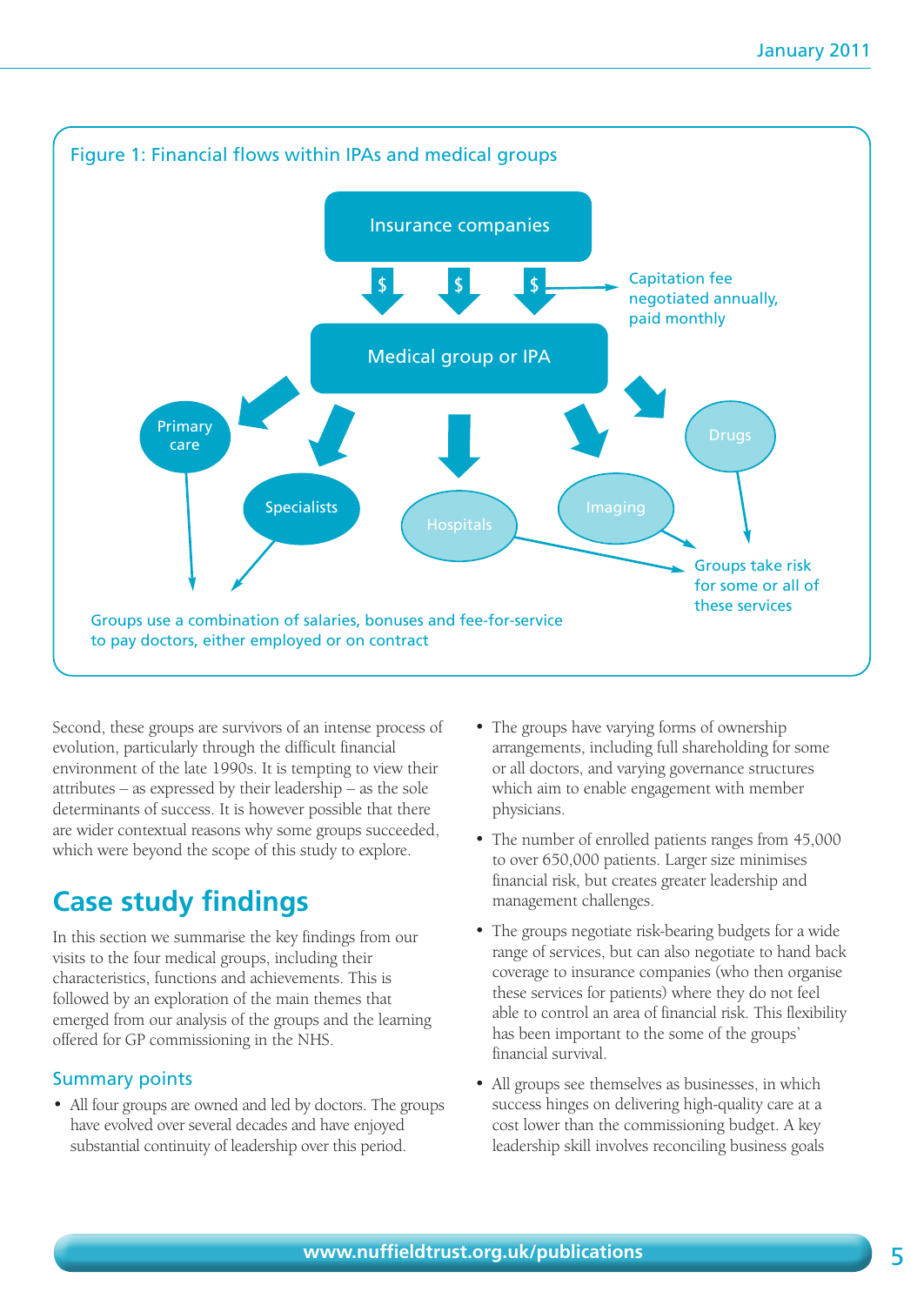with clinical quality and doctors' autonomy, thus avoiding perceptions of care being denied to patients on cost grounds.

- Savings are made from efficient provision of high-quality care, by managing chronic disease, avoiding unnecessary hospital admissions and minimising readmissions. Groups monitor referrals into specialist care and require prior authorisation for some procedures.
- Success is built on high-quality primary care, and all groups closely performance manage their primary care doctors by feeding back data on performance and using financial incentives linked to quality indicators.
- Success also depends on judicious use of specialist care by the groups' doctors. All the groups have specialists as part of their membership (either employed or on contract) and 'hospitalists' to manage their patients' care when in hospital.
- Groups have either developed, or contracted with, alternatives to hospital care, including skilled nursing facilities, urgent care centres and 24-hour support for their most frail patients.
- There has been substantial investment in data collection, IT systems and analysts, and in professional staff to negotiate contracts, organise billing and manage doctors' performance.

# **Emerging themes**

#### Clinical ownership

All groups described themselves as 'physician-owned', but there were different forms of ownership. In the IPA model (where doctors own their premises, similar to GPs), doctors could belong to several IPAs at once, so the two IPAs (Monarch HealthCare and Mills-Peninsula Medical Group) open the offer of shareholding to all their doctors with a significant contractual relationship with the group. For the two employed medical groups, a tiered approach to ownership was used. For example, one group assigned new recruits to an initial period of purely salaried employment, followed by the opportunity to become a partner or a shareholder. Partnership brought increasing financial benefits but also meant that a greater proportion of a doctor's income was tied to performance. In addition to shareholding or partnership, doctors were given opportunities to own stakes in capital projects.

Although there was some variation, a common theme in the interviews was the importance of building a sense of ownership and belonging among the member doctors.

#### *"It's owned by physicians and governed by physicians. It's a concept which is really important to our success."*

Medical director, medical group

A sense of ownership was perceived as important because it enabled the group to take decisions about investment or measures to improve the quality of care in the confidence that all (or many) of its doctors would cooperate actively. One group, Bristol Park, allowed all doctors access to monthly board meetings (which were very well attended), and had a smaller executive committee that was able to take decisions more swiftly. This committee combined executive officers and board members (the overall governance arrangements for Bristol Park are set out in Figure 2).

Leaders in all groups described a fine line between physician ownership and 'excessive democracy', where rank-and-file doctors could be overly influential on executive decisions. It was felt to be very important to have an executive board (or equivalent) that was mandated to take decisions in the interests of the group, on behalf of the wider membership.

#### Strength and longevity of leadership

Interviewees were unequivocal in asserting the importance of sustained and stable medical leadership of the organisation. They were clear that their groups had thrived because they were run as businesses, and felt that their success was rooted in an ability to negotiate adequate capitated rates with insurance companies and then deliver care at a lower cost than the budget.

To do this, groups needed to negotiate contracts with specialists and hospitals, and to manage the performance of their doctors so that they are able to deliver high-quality primary care. Medical leadership was considered crucial to these functions – for example, to encourage primary care doctors to make appropriate use of specialist care and use services developed as alternatives to hospital admission.

*"Having physician leaders makes a big difference. Deep down you know they've walked in your shoes, so there's more trust.* Doctor, IPA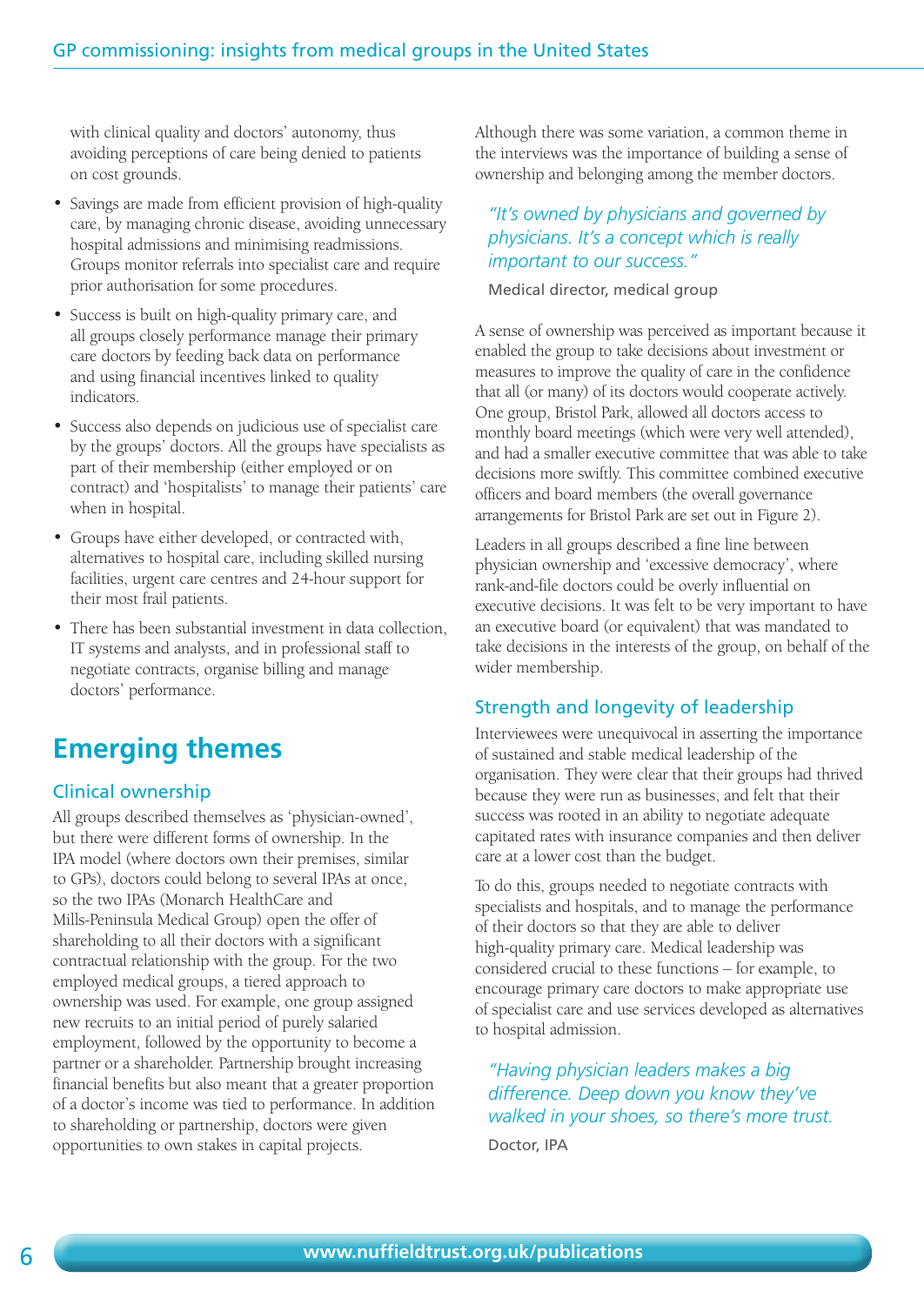

The experience of doctors leading colleagues through the hard economic times of the late 1990s was central to the story of each organisation. Some of the groups had experienced consecutive years with minimal or negative growth in doctors' income, and believed that clinical leaders had the ability to retain the confidence of doctors in these lean times where lay managers would have failed.

For other aspects of medical group business, it was reported as being very important to understand when professional managers and leaders were needed. The leaders of one of the IPAs considered that their fortunes had been saved by the decision to hire professional managers after the founding doctors became out of their depth and ill-equipped to discharge the roles for which they had volunteered. With hindsight, the recruitment of non-doctors had been an essential step, but at the time it was perceived negatively by doctors.

*"It was very challenging because doctors like to control everything. But we had to realise that physicians would be more successful in partnership with non-physicians. That's a very difficult step for physicians to take."* 

CEO, IPA

It was notable that amongst the leaders we interviewed, many were founder members and had been in post for at least one, sometimes two, decades. Continuity of leadership was clearly perceived to be a virtue, and an emphasis was also placed on the need to identify and nurture future leaders, although this was acknowledged to be challenging in practice. Encouraging active participation through committees was one way of building a cadre of future leaders, particularly where committees handle core topics, such as setting standards for quality improvement. Some of the groups felt that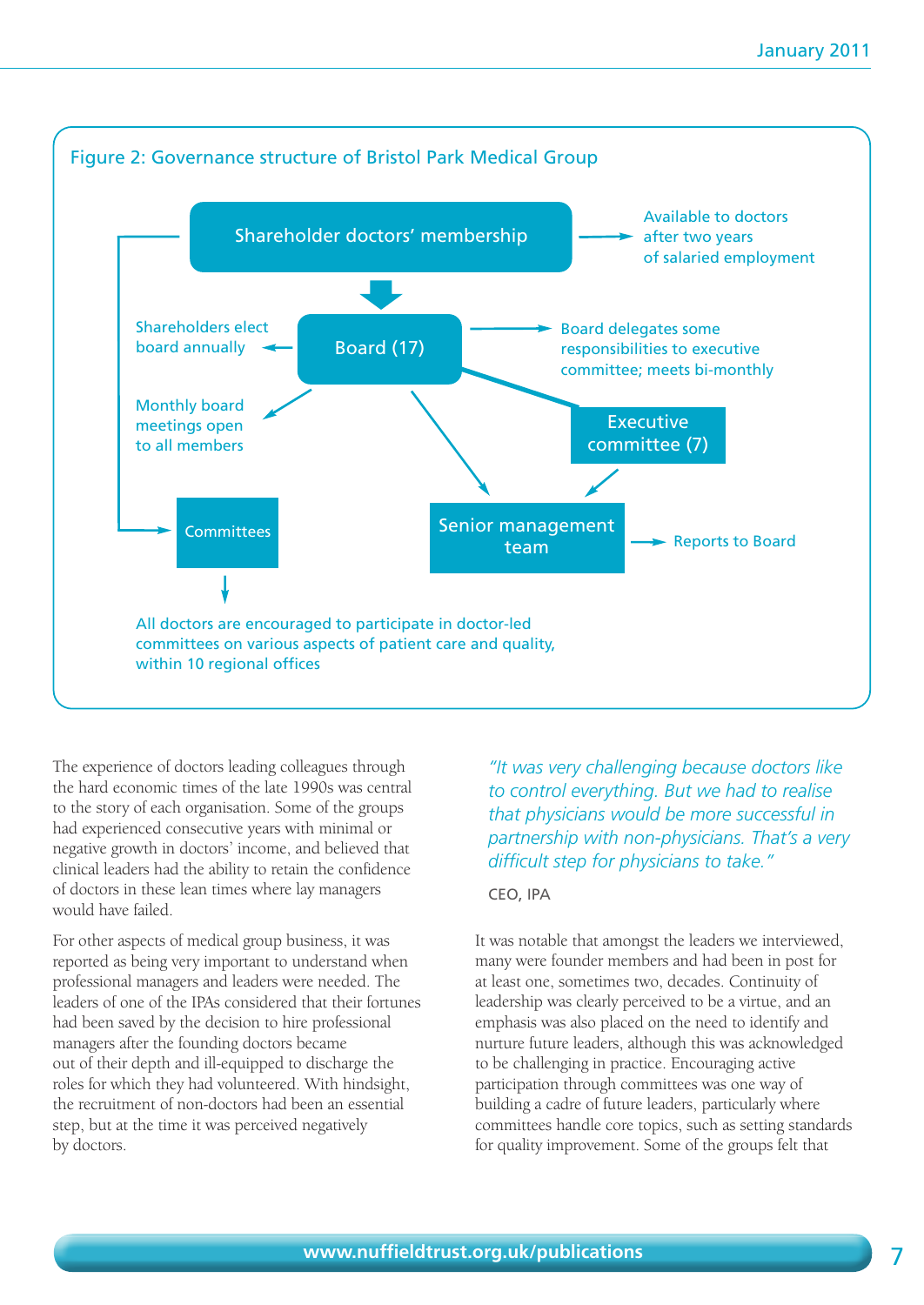more energy should be spent on building future leaders and regarded the involvement of more women who often wanted to work part-time as a challenge that had not yet been fully addressed.

#### Engagement of doctors

Physician leaders invested considerable amounts of time in developing and maintaining relationships with rank-and-file doctors. There was a range of opportunities for doctors to be involved in governance of the group, for example attendance at general membership meetings, or monthly board meetings, which offered a chance for all doctors to catch up on organisational and policy developments.

Work on committees likewise represented an important route for doctors to interact with the leadership and a wider body of peers. All four medical groups had a wide range of committees with different functions, including for setting quality standards, negotiating rates of compensation for specialists, or reviewing referrals. Doctors were generally compensated for attendance at committees.

In addition, some groups had developed other mechanisms for involvement, for example assigning new doctors a mentor for their first two years in the groups, or offering educational opportunities such as short courses, or a two-year mini-MBA programme. These covered a range of topics, including how to run meetings, the intricacies of coding and contracting, negotiation skills, and more conventional clinical education. Offering educational input was described as an important way of enabling doctors to understand the business of the group and develop the organisational culture. There was a strong sense that it was important to reach out to all doctors, even though this could be challenging in practice, particularly for the IPAs, which have a looser, non-employed structure.

*"We struggle to get the attention of doctors who don't come [to meetings] even though their local leaders come. We try emails, we try meetings, no one single thing works."*

Medical director, IPA

On the other hand, the message was clear that if a doctor did not fit into the ethos of the group, then the ultimate sanction was for them to be excluded.

#### *"We work with physicians and if they can't get comfortable with our system and our way of working, they move on."*

Medical director, medical group

The interviewees reported this to be a relatively uncommon event. However, they described how they viewed their organisations as appealing to a particular kind of doctor: those wanting to avoid the administrative burden and long hours of solo practice, but nevertheless retain some autonomy. This was reflected in the comments of doctors about why they had chosen to join physician groups or IPAs, as outlined in Box 2.

#### Box 2: Doctors' perspectives on group membership

"I have a young family and working here has given me predictable hours and allowed flexibility over my life that wouldn't otherwise be possible."

#### **Employed group doctor**

"What attracted me here is that it was an organised group, with a lot of organised processes of care in place to manage care. Here, I can just be a physician and not worry about running a day-to-day business."

#### **Employed group doctor**

"It's a nice way to practise because even though you are part of a big group, day-to-day it still feels like a small office but you've got this big infrastructure supporting you."

#### **IPA doctor**

"I don't have to worry about hiring and firing or any of the IT support, that's all taken care of, but of course we do get final say over hiring people to work in our office.'

**IPA doctor** 

#### Management of risk

There was significant variation in the scope of the services for which groups took financial risk, in other words, in the range of services for which they held a commissioning budget. There was no standard package of services across primary and secondary care, and groups dropped and picked up the budget for some services each year, based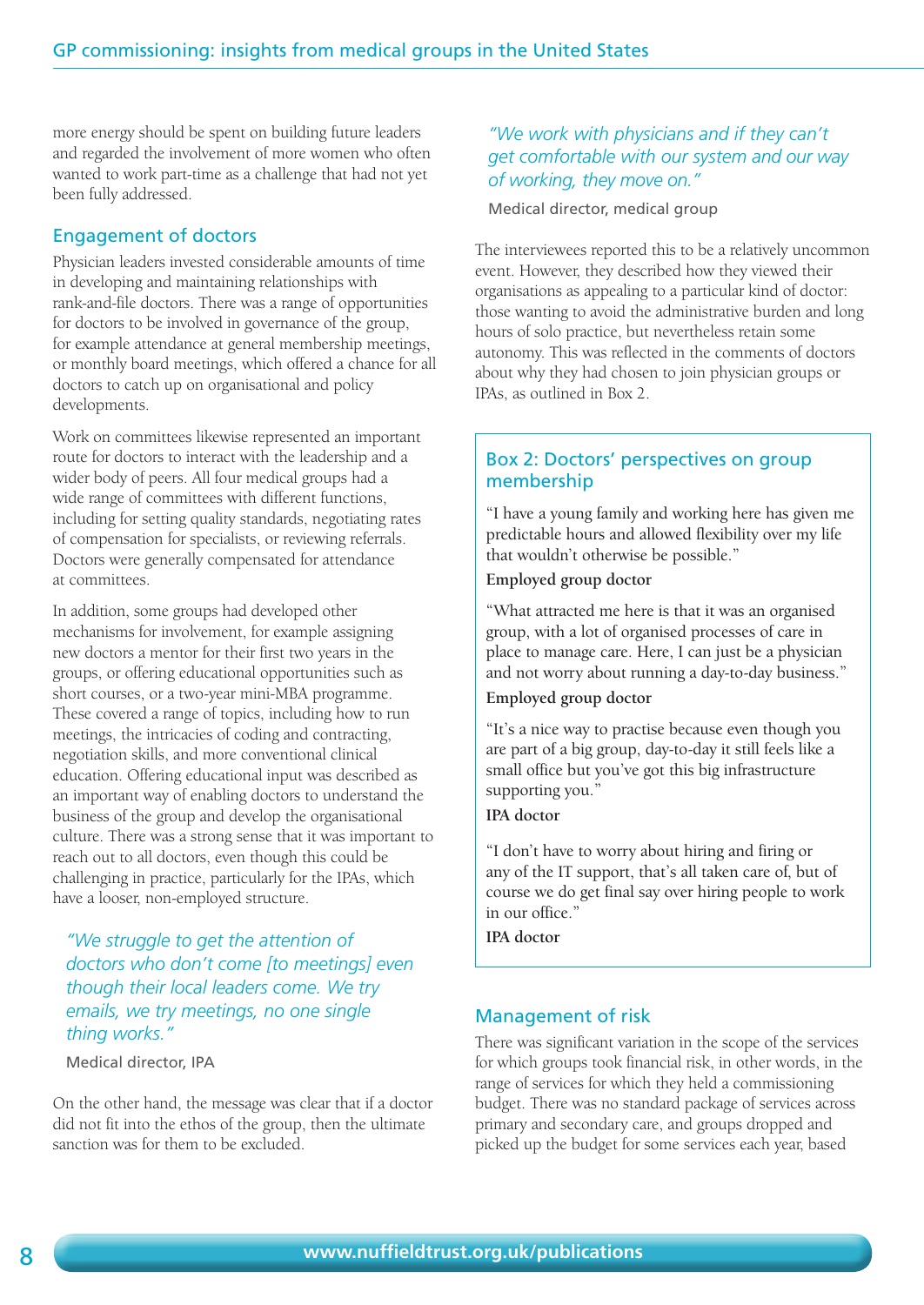on negotiations with their funders. Some of these decisions related to 'insurance risk' – the likelihood of a few patients needing expensive but rare drugs or procedures. However some related to judgments about 'service risk'; the group's ability to manage the use of routine drugs or hospital services needed by the enrolled patient population. The decision about whether or not to bear financial risk for a specific service was underpinned by a strong sense of what a group could influence and control, based on their experience of handling budgets and historical data on patients' utilisation of services.

#### *"We don't take risks over things we can't control. We are constantly scanning the horizon and negotiating about what's in and what's out."*

Finance director, medical group

In relation to the risk of more routine care (service risk) there was no consensus about what was the ideal mix of services to include in the commissioning budget. The largest group believed that taking on the widest possible risk was best, no doubt reflecting their larger risk pool.

*"There are savings at all levels, not just hospital, but you have to have all the risk or it just won't work: pre-admission and postadmission is key: if there's no hospital risk, there's no incentive not to refer."* 

CEO, medical group

For the smaller groups, there were examples of decisions to drop whole categories of care, such as risk for all drugs or the facility (non-physician) costs of inpatient care. Interviewees explained that the process of understanding what services and budgets they could control had been built slowly and over a long period of time, and had involved, by necessity, a degree of learning by trial and error.

*"We had to refocus on what we could control, for example if outpatient surgery is done in an ambulatory centre rather than a hospital, it's about 50 per cent cheaper, so we took that on, we were happy to take that on."*  CEO, IPA

There was no standard size of patient population served by these groups, but there was general agreement that larger was better for taking on more risk, especially for secondary care, and some of the groups had grown significantly over time. Most respondents felt that the logic of capitation meant growing bigger over time, to reduce risk and increase leverage with hospitals and specialists. However, they also described downsides as a result of larger size, for example the risk of becoming more remote from front-line doctors and staff, and reduced agility in implementing change.

*"I wish we could be more agile, more nimble, more responsive. The size of this organisation is ponderous and it takes months to get something changed. It makes me nervous, down the road, if we lose that agility, we will be at risk of not being responsive to changes in the community and what our customers want."* 

Medical director, medical group

#### Strategies to improve quality and efficiency

The profitability of groups depended above all on their ability to deliver high-quality care at a cost lower than their capitation (commissioning) budget. Interviewees spoke about the importance of framing these business objectives as essentially quality-oriented, partly as a consequence of the public backlash against the managed care movement in the 1990s, when many patients (and doctors) believed that quality suffered and care was being denied on cost grounds. The groups in our study were highly sensitive to the potentially negative perception of rationing care, and argued that good quality care was also efficient care.

The main strategy for business success was described as controlling the rate of referrals into specialist care and reducing avoidable hospital admissions, particularly amongst older patients with one or more chronic conditions. The groups employed a range of techniques to achieve these goals and these varied depending on whether doctors were employed, as in the medical groups, or contracted to the group as with an IPA.

Medical groups that employed doctors were able to standardise staff skill mix in primary care, influence the organisation of services and determine processes of care across clinics owned by the group with member doctors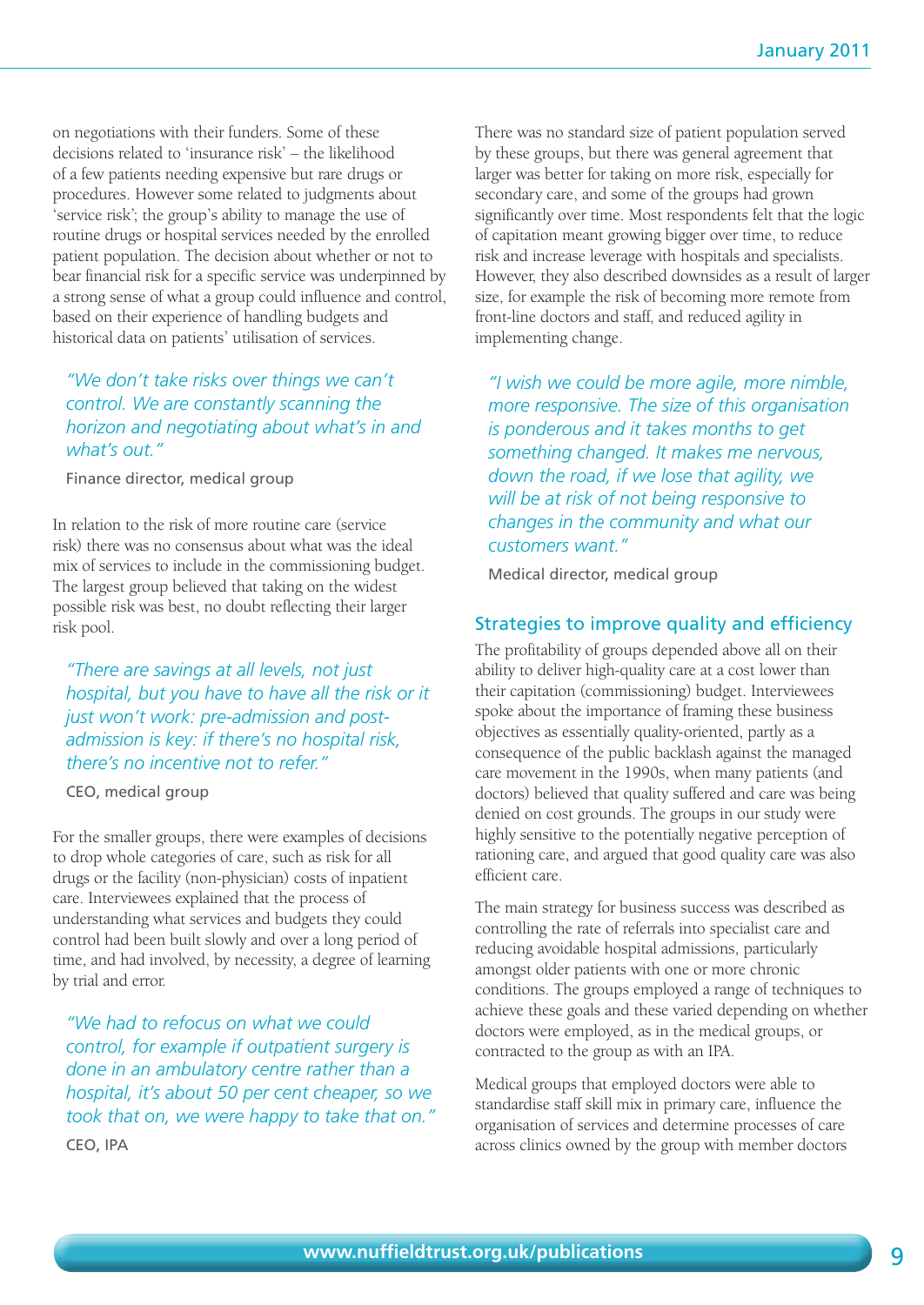practising within these 'norms'. This was harder for IPAs to achieve across a cluster of independent practices yet, despite these differences, there were some common themes from the groups' experience with influencing clinical behaviour.

All groups had mechanisms for controlling referrals, including requirements that doctors adhere to national clinical guidelines and seek pre-authorisation for some types of referrals. Groups typically employed staff to collect and analyse utilisation data, which was fed back to both the medical group leadership and to individual doctors for performance management and peer review purposes. In addition, several groups also held regular committees for face-to-face peer review of individual cases. For example, one group held weekly meetings at physician office (general practice) level, in which doctors and other clinical staff reviewed individual cases where referral decisions had been difficult.

A common strategy used by the groups was the employment of 'hospitalists', doctors who act as agents of the medical group within hospitals. Hospitalists ensured that admissions and length of stay were appropriate, and organised support for patients on discharge in order to reduce the risk of readmission. The hospitalist, always a doctor but often supported by nursing staff, acted as a crucial point of contact between the primary care doctor, relevant specialists, and the patient while in hospital.

#### *"Every admission is coordinated by a hospitalist. They explore options for the patient and it needs good relationships between the hospitalists and specialists."*

Medical director, medical group

In the case of emergency admissions, one IPA described how their hospitalist met the patient in the accident and emergency department and, where appropriate, diverted them home or a to a skilled nursing facility, thereby ensuring patients were seen in the most appropriate setting for their condition. The medical group had to have a critical mass of patients at the relevant hospital to justify the cost of the hospitalist post. Alternatively, hospitalists could move between different hospitals.

The medical groups had all developed access to alternative forms of urgent care, sometimes by building the facilities themselves, or, in the case of one IPA, contracting with an urgent care facility. Patients were encouraged to come to

the urgent care centre rather than admit themselves to the accident and emergency department.

*"Over the years we've developed a culture in our physicians and staff and [done] a lot of education amongst our patients, telling them that it's much more advantageous to go to one of our urgent care centres than go to a hospital emergency room – we have your records, we can see you faster, it's much more convenient."* 

Medical director, medical group

In addition, many of the groups had access to services such as: skilled nursing facilities; a step-down facility bridging home and hospital; nurse practitioners who acted as case managers for frail patients with complex needs; and contracts with social workers and home help agencies to ensure that patients could return home for their ongoing care.

#### Integration of primary and secondary care

Specialist involvement was a striking feature of all four groups and no group attempted to operate as an exclusively primary care service. This was argued on the basis that efficient and high quality care necessitated careful coordination and integration of care across community and hospital settings.

*"Primary care cannot be successful without specialist buy-in. I think that's a fatal flaw [to ignore that]. For example, with chronic care, much of the care is provided by the specialists. You need their buy-in, you need them to be committed."* 

CEO, IPA

In the US, many specialist physicians still work in solo practices or single-specialty groups, typically with five to 20 physicians, with admitting rights to multiple hospitals, although more are now seeking employment within hospitals. There are two approaches taken by the medical groups in working with consultant colleagues: bringing specialists into the group as employees; or letting contracts with individual specialists or groups of specialists. A medical director of a group electing to employ, rather than contract with, specialists commented: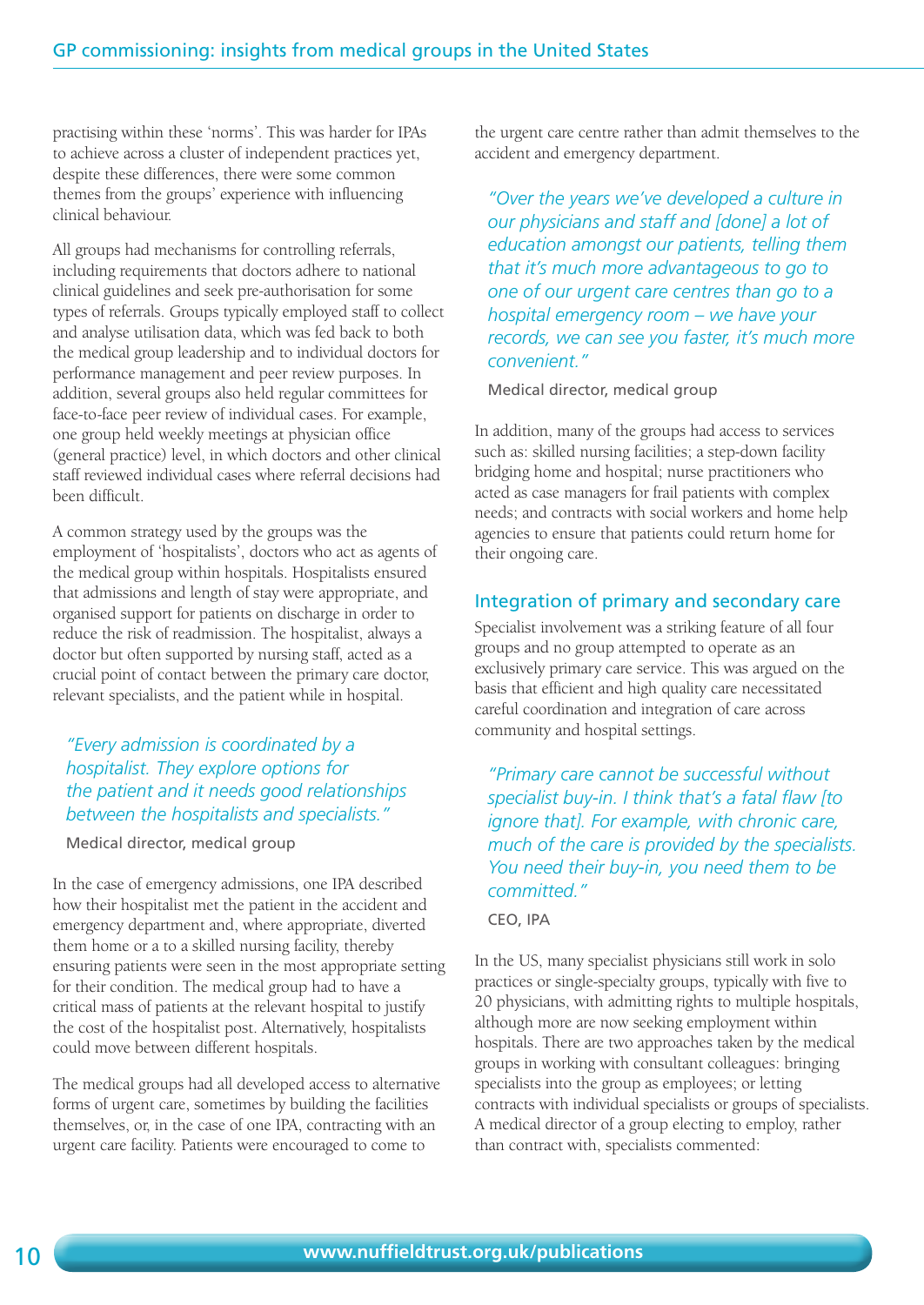*"One of the complaints from our primary care physicians was [about] the neurologists, who were never available, and there was a backlog. So we decided that [contracting] wasn't working, we had a lot of patients and we're growing, so we hired six neurologists and brought them in-house."* 

Medical director, medical group

Other specialties that had come into the groups as employees included cardiology, gastroenterology and anaesthetics, with these doctors working at local hospitals on behalf of the medical groups, delivering services according to the care pathways determined by the groups.

More commonly, however, specialists were linked to the group through contracts. Contract negotiations focused on getting the right volume, quality and price of specialist care, and this was reported to be a time-consuming process. The decision about which specialist to contract with was driven, at least to some extent, by data on the quality of care given by specialists.

*"Which specialty groups provide the best care? How's their access? How's their satisfaction levels? Here's a blended scorecard on their performance. Do you still want to refer to this cardiologist because he's your best friend or try this one over here?"* 

Senior manager, medical group

Some interviewees reported that there was a lack of good outcomes data and that they had to rely instead on patient experience and softer data, sometimes based on word of mouth. Groups spoke about building up knowledge over time about which specialists to use, based on the experience of their patients and group doctors. Negotiations with specialists were often conducted by senior clinical staff, for example the medical director. Groups also reported placing restrictions within the contracts on specialists' scope of action, for example ensuring that onward (secondary) referrals were sent back to the primary care doctor first.

Contracted specialists were paid through a variety of mechanisms, including sub-capitation (negotiating a fixed fee to the specialist to cover each patient's overall care, that is, a delegated capitated budget),

fee-for-service (paying for separate items of care or service), and bonus payments based on service quality and patient satisfaction. It was important for groups that they could vary the form of reimbursement – fee-for-service was a useful way to incentivise a particular type of treatment when needed, whereas sub-capitation was useful for keeping overall costs down in specialties where there was a large range of potentially expensive diagnostic tests.

*"We sub-capitate some of our specialists. It's very good for influencing their behaviour as they are incentivised to control costs. An angiogram, for example, is included in the capitation fee, we negotiate that."* 

Medical director, medical group

Interviewees described how they aspired to create constructive working relationships between primary care doctors and specialists. They wanted specialists to help build up the skills of primary care doctors, as a way of encouraging appropriate referrals to specialist care and maximising primary care-based services. One primary care physician described the experience of having direct and timely access to both in-house and contracted specialists:

*"One of the benefits is being able to send the patient to see our internist or paediatrician before referring the patients on. I can also call the cardiologist before sending someone: they answer the phone. It's money for them."* 

Doctor, medical group

There were examples of groups encouraging primary care doctors to do their own specialist procedures, for example minor skin surgery, sometimes under the supervision of specialists. As well as being more efficient for the medical group, this was reported to expand the skills of primary care doctors, and to make primary care more attractive to medical graduates.

A peculiarity of the US system compared to the NHS is the historical separation between hospitals and specialists in most states. The groups in this study held separate contract negotiations with hospitals, which can be paid either on a *per diem* basis or using diagnostic-related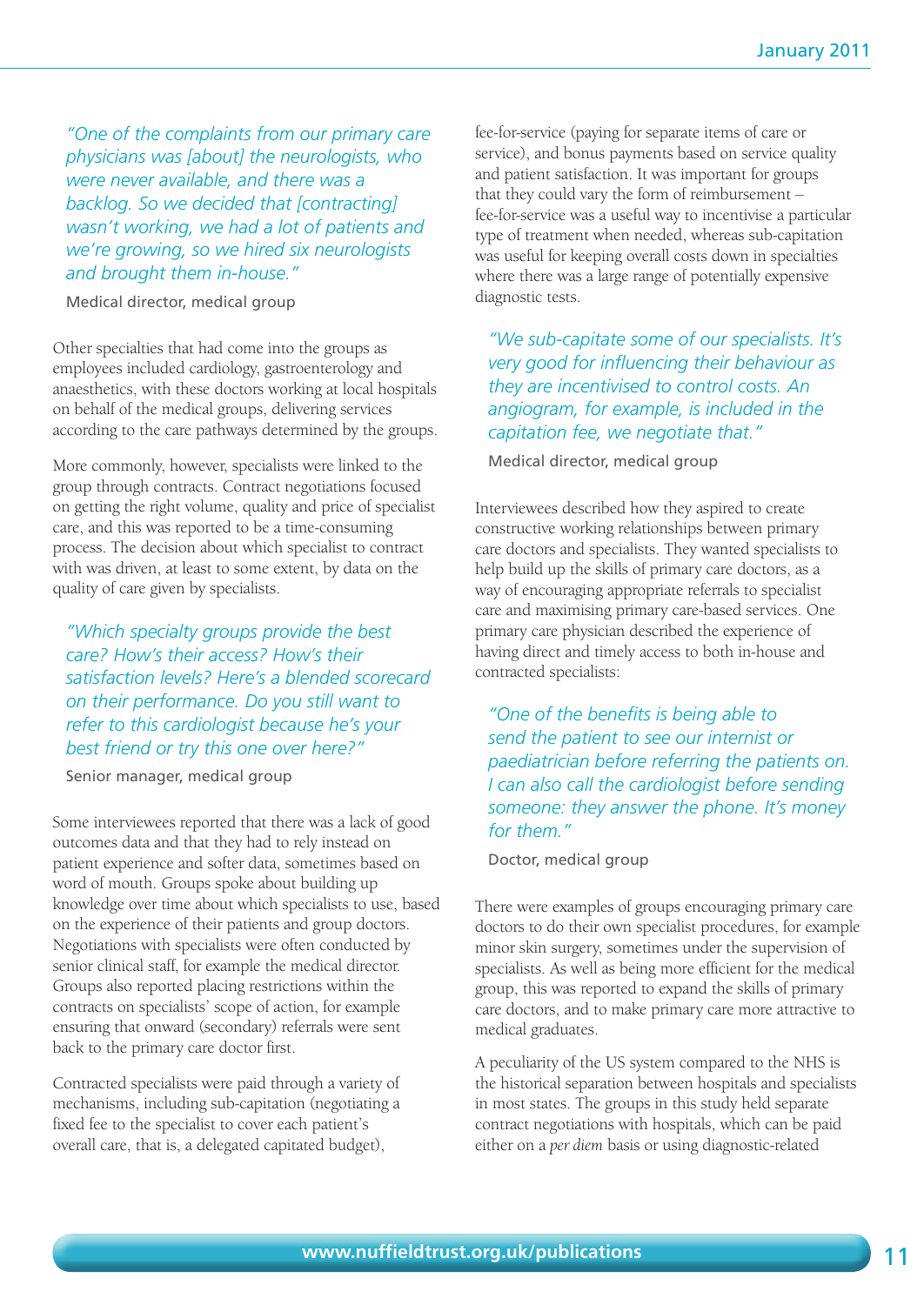groups (DRGs). As with specialists, the threat of moving patients was a powerful lever in negotiations, although it might not often be used:

*"We deal with 35 hospitals. We do have choices but we have preferred hospitals. The long-term relationship is as important, if not more important, than moving our patients on."* 

Finance director, medical group

#### Performance management of doctors in the group

The techniques mentioned above were underpinned by close scrutiny of performance and quality by the leadership of the organisation. Quality metrics included clinical outcomes, rates of referral into specialist care, patient satisfaction ratings and use of generic drugs. It was common for data to be reported back to individual physicians, usually with names attached. The leadership of medical groups was clear that intra-peer competition was a powerful tool for improvement.

*"Seeing the data can be uncomfortable, but it spurs you to do better. We see everyone's names next to their hospital admits and referrals."*

Doctor, IPA

Data feedback was accompanied by visits from physician leaders to explore reasons for outlier performance and provide support to improve the practice of weaker doctors.

In addition to data feedback, all the groups used financial incentives to influence the productivity and quality of care delivered by doctors. Two groups used salaries as the basic mechanism for paying their physicians, coupled with bonus payments for quality of up to 15 per cent. Another group added an 'encounter payment' (for each patient seen) to the basic salary of primary care doctors when they found there had been a decline in the volume of patients seen on a daily basis. They had also introduced fee-for-service payments to incentivise primary care doctors to undertake specific specialist procedures in a practice setting and so avoid referral to secondary care.

A key lever was the use of annual bonuses linked to data on clinical quality in priority areas. Examples included meeting diabetes, mammography and colorectal screening goals. Some groups had also introduced productivity metrics, for example how many patients each doctor had on their list or saw during a day. Examples of efficiency metrics included the use of generic drugs, and referrals to ambulatory care centres as an alternative to hospital admission. These bonuses were based on a small number of quality metrics (usually between five and eight) that were changed by the group annually, and agreed with members by clinician leaders well in advance. Importantly, as mentioned earlier, the allocation of bonuses was never directly linked to measures of referral for specialist care.

*"We don't want to pay them for not referring. The organisation is influenced by the rate of referrals, but it should not figure at the level of the individual physician."* 

Medical director

*"There are no utilisation [reduction] incentives in contracts with our doctors. We could be crucified if it was in our contracts. And we have to call it something else, like 'variability reduction'."* 

Medical director

This was clearly a legacy of the managed care era and the backlash that occurred when physician income was seen to be linked to restricting patients' access to health services. The collective organisation that linked individual practices (either the IPA office or the medical group headquarters) was clearly seen by our case study groups as the 'level' at which risk management had to take place, while acknowledging that reducing the need for unnecessary services was something to be presented as good medicine at the level of the individual clinician and practice.

#### Management and IT infrastructure

The leaders of all the groups emphasised that their survival hinged on the presence of rigorous business processes that underpinned their activities, and that were not normally to be found in the average small, independent practice. One of the larger groups commented that good management processes were critically important as organisations grew, and it was no longer possible to manage through personal relationships between leaders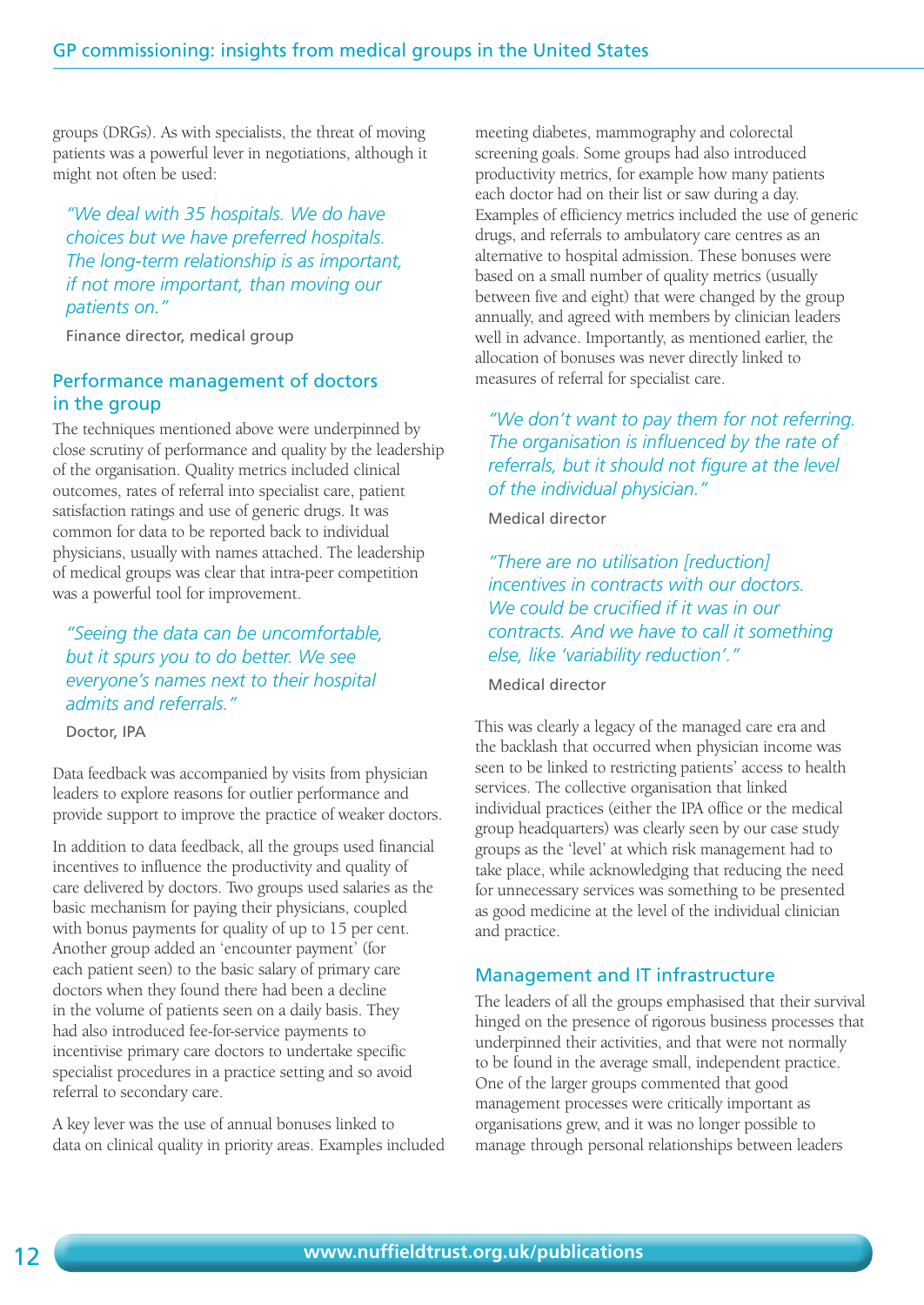and physicians, although leaders attempted to stay visible to their members. Three areas in particular were singled out in relation to organisational infrastructure:

#### Investment in high-calibre managers

Several interviewees described a journey from their origins as small networks with part-time, amateur managers to professional organisations employing skilled senior business managers. In the case of one IPA, their initial management group involved enthusiastic doctors who volunteered for key roles, based on who had enough time available and interest for a specific role. They estimated that it took six years to fully professionalise their management when recruiting from outside.

#### Timely and accurate data and information

The groups all stressed the importance of having robust, reliable sources of data about the quantity, quality and cost of their activities.

*"Information is key. You have to have the data. You have to be able to analyse the data. You will not be successful in this venture without understanding the data. You need data on procedures and costs to enable you to negotiate the appropriate funding with the HMOs."* 

CEO, IPA

All the groups had invested heavily in IT systems and electronic health records, and described how the decision to make this investment was often problematic, as it sometimes meant reduced, or no, bonuses for physicians for at least one year.

#### Rigorous financial management and accounting processes

The groups needed detailed financial reporting to monitor ongoing activity, identify trends in profitable and loss-making lines of business, and guide negotiations with funders. It was particularly important for these data to be timely so that groups could understand where their costs were on a day-to-day basis, particularly when a referral to hospital might mean a cost 'incurred but not reported' for several months – in other words, a hidden debt. Failure to understand what had been spent on high-cost care was considered to have been a factor in the financial undoing of many of the Californian medical groups that went bankrupt in the 1990s.

One group reported that they spent between 15 and 20 per cent of their budget on IT and management. It should be noted, however, for the purposes of any comparisons with the NHS, that this reflects the costs of negotiating and contracting with multiple insurers, as well as carrying out separate negotiations with specialists and hospitals.

# **Implications for the NHS**

The experience of these medical groups offers a number of important lessons for the NHS as it prepares to establish GP consortia.

#### Clinical ownership

These groups demonstrate the central importance of medical leadership, ownership and control, underpinned by effective governance structures that assure the active involvement of doctors in the decision making of the group. In the NHS, there will need to be mechanisms for grass-roots GPs to participate actively in, and steer, GP consortia. This is likely to require a range of forms of governance for consortia, depending on the size, history and preferred way of working of the consortium and its members.

The Coalition Government has promised that consortia will be allowed to form spontaneously and decide on the structure that suits them best – this will, however, have to be balanced with the requirement that consortia must be statutory bodies and account for significant sums of public money, together with the health outcomes of local people. The experience of the Californian groups illustrates the benefits of autonomous development and suggests some value in the Government's current strategy of standing back and encouraging local formation of GP consortia. There will, however, be costs associated with this strategy, as GP consortia in some areas will deviate from the coterminous boundaries that PCTs shared with local government, with a potential loss of efficiency and integration of services.

In the US, a sense of ownership by doctors is underpinned by the essentially voluntary nature of doctors' enrolment in these organisations. Within California and other US states, there are a range of employment models for doctors to choose between, including the option to be an entirely independent contractor, to join a network or IPA or, at the other end of the spectrum, to be fully employed as part of a large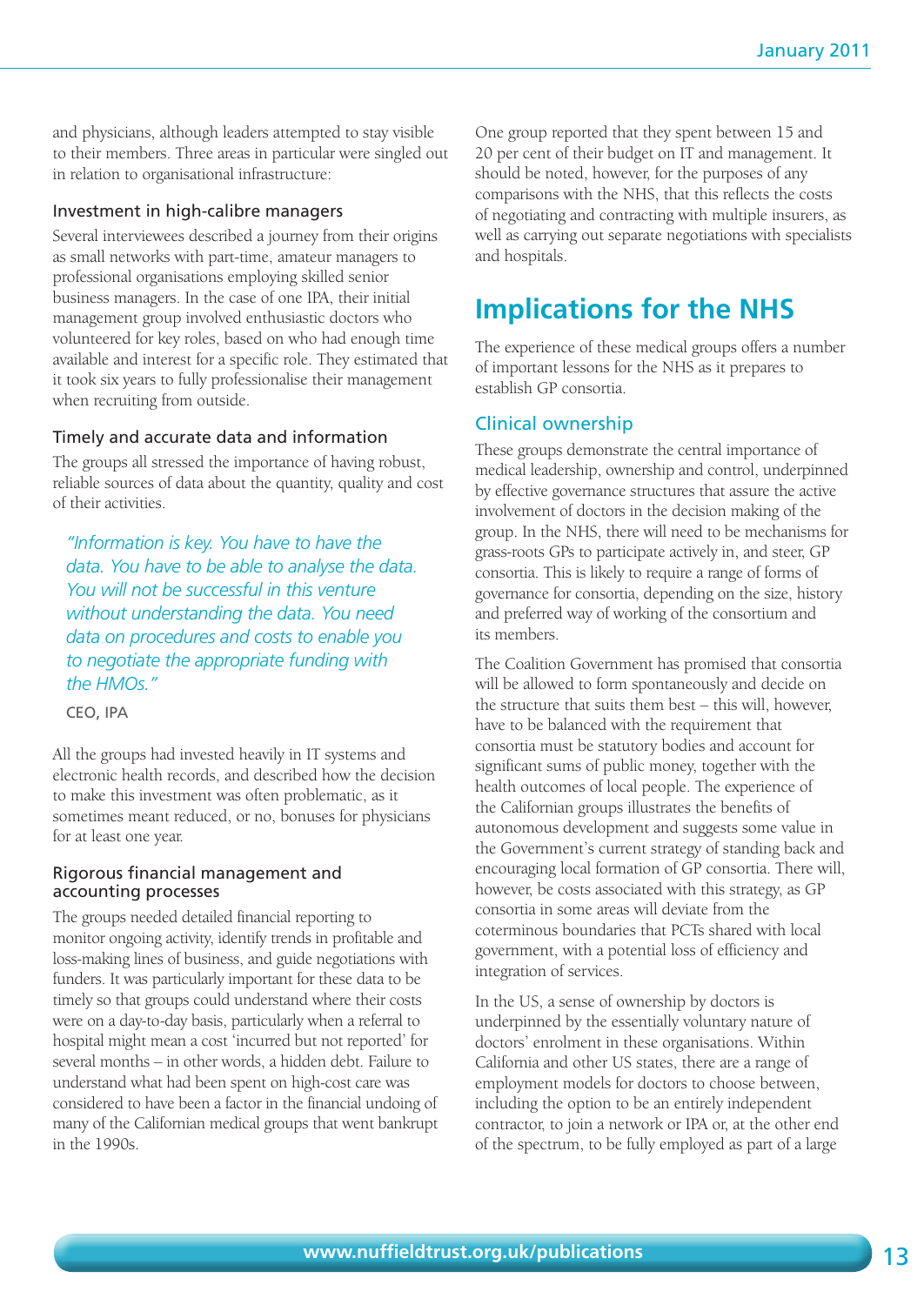medical group. Medical groups also aim to cultivate a distinctive 'mission' which is also used to attract like-minded doctors to the group. This diversity allows doctors to choose the group that suits them best, and many doctors move from one to another over time as priorities change. For example, the organised processes and predictable hours of the larger groups were considered to be attractive to the growing number of younger doctors (men as well as women) looking to balance family and work commitments.

In the NHS, when GP consortia have matured, they may well be able to provide a similar variety of culture and work environments to draw in a committed workforce well matched to each consortium. In the short run, however, the mandatory nature of GP consortia is likely to bring together disparate groups of GPs in some areas, which will create a particular challenge for their leaders, who will need sophisticated management skills to build a robust and healthy corporate culture for the consortium.

#### Strength and longevity of leadership

A striking message from the Californian medical groups is that their leadership has often been in place for many years and, as such, has extensive organisational memory, and significant support and respect among group members and the wider health care community.

The need to grow a cadre of medical leaders to make GP commissioning a success has been recognised by the Coalition Government and resources will have to be committed to this in the short and long term. The experience of the leaders in our Californian case studies suggests that the skills needed to make this sort of organisation a success extend considerably beyond the usual range of clinical skills. These include: negotiation; communication and public relations; finance and accounting; risk management; clinical performance assessment and development; and organisational development. Above all there is a requirement to understand when to hire professional help in specialised areas, as opposed to developing expertise within the group members and support team.

Building longevity of leadership for GP consortia implies tolerance of variable performance in the short run as individual clinicians grow into their new roles. Whilst many consortium leaders will come from the body of GPs who already have experience of practice-based commissioning and other managerial roles, some will be new to GP commissioning, and will find those roles to be more extensive and challenging that anything that has gone before. Tolerance of emerging GP leaders will, however, need to be balanced with the need for accountability for significant levels of public funds and the commissioning of high-quality services that can secure improved health outcomes. This may in turn lead to a requirement for the NHS Commissioning Board to allocate commissioning risk to consortia on a gradual basis, increasing the responsibility of a consortium as its leadership proves its competence to handle such risk and deliver the desired results.

Furthermore, the imperative to develop the first generation of GP commissioning consortium leaders should not obscure the need to develop the next. All the organisations in our study felt they could invest more energy in growing the next generation of leaders, so that the potential downsides of long-lived leadership, such as complacency, lack of new ideas, and a closed culture, are avoided.

#### Engagement of doctors

The Californian groups recognise that senior leadership needs to be supported by active involvement of other doctors, across the ranks of the group. Attendance and participation in committees and other leadership roles is encouraged as a core part of a doctor's role. It is seen as a way of ensuring clinical engagement with peer review and service development, and at the same time as a means of communicating with front-line clinicians and building future leaders. These committee roles are nearly always compensated, rather than being at the expense of clinical work. Consortia will therefore need to engage GPs (and other clinical staff) with a range of managerial, analytical and service development tasks, and be prepared to reimburse clinicians for time spent away from clinics. It is vital to GPs' engagement in consortium work that there does not appear to be an unreasonable trade-off between management and clinical work. Such reimbursement needs to be seen as integral to the consortium and not as a diversion of funds away from patient care.

#### Management of risk

Learning how to manage the financial risk of capitated budgets represents one of the biggest challenges for GP commissioners. It is difficult to understand fully the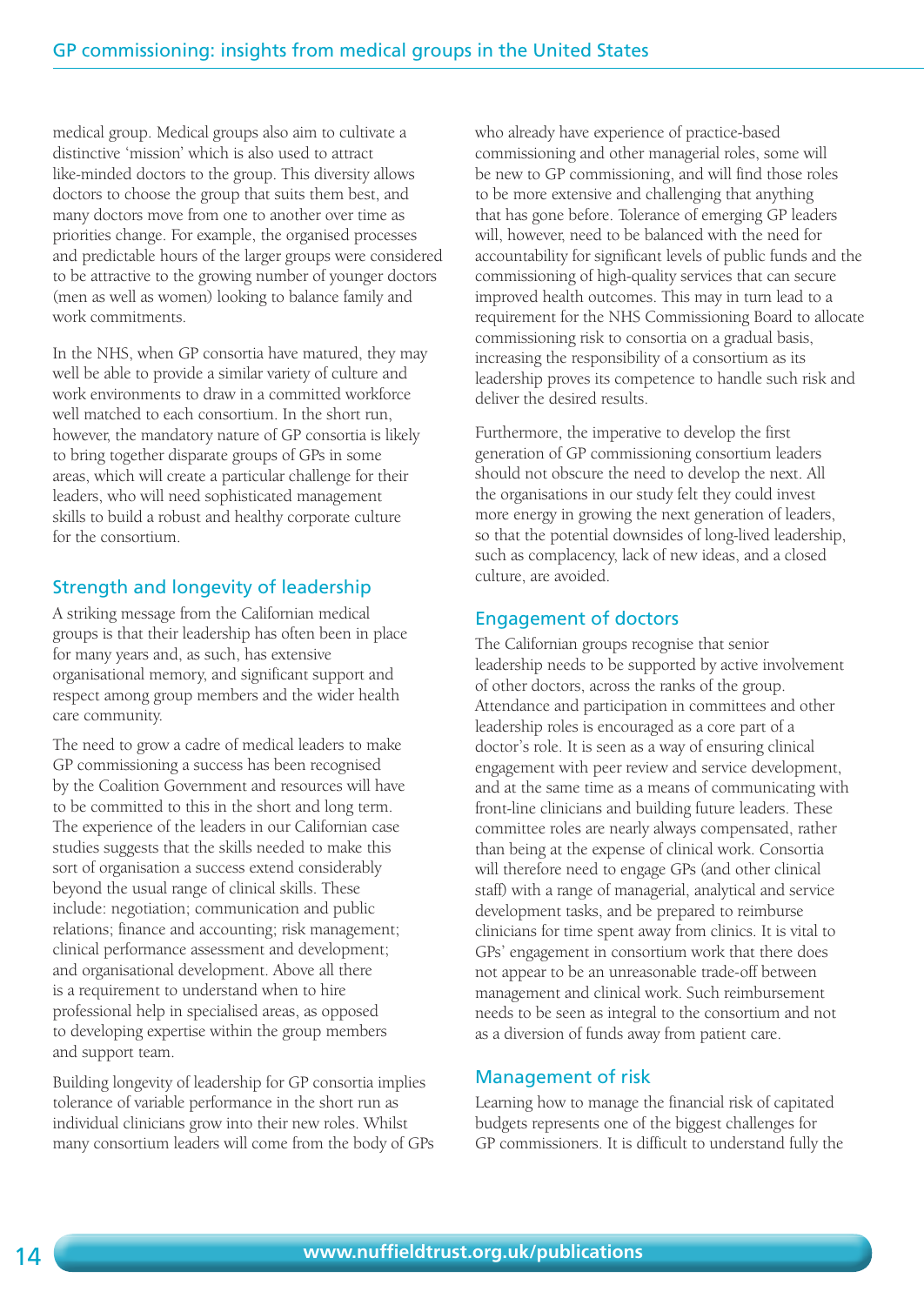scale of this while the detail of what will be in the commissioning budget is still to be worked out. The most recent plans suggest that some low-volume, specialist services, for example high-security psychiatric care, will be centrally commissioned but that there should be some flexibility over time as GP consortia develop commissioning expertise (Department of Health, 2010e).

The experience of our American case study sites suggests that the ability to handle risk is not only dependent on size, but also on the landscape of other providers in the area relative to the negotiating power of an individual medical group. For example, it will depend on whether the group has meaningful leverage over the price of inpatient care at local hospitals. In the case of the NHS, it may be important to build in some local flexibility about which commissioning responsibilities are undertaken by a consortium, and at what point in time. In the US, groups took several years to learn which risks they could handle successfully, and were able to hand back some risks when faced with the impossible challenges of matching financial and service pressures. The current proposals for reform in the NHS make implementing such a flexible approach to risk appear problematic. In the US, physician groups could hand back the responsibility for purchasing a service to the insurers. With the abolition of PCTs, it is not clear what body will exist above the level of GP consortia to handle any residual local commissioning, apart from the NHS Commissioning Board, whose scope will inevitably be large and perhaps insensitive to local needs.

There is an obvious logic to growing the scope of service responsibility within commissioning based on capitated budgets. Covering more patients brings greater negotiating leverage with hospitals and specialists. Larger numbers also reduce the insurance risk of unforeseen expensive medical events – the larger the size of the risk pool, the more easily a budget-holding medical group can absorb financial shocks. Experience from the US medical groups suggests that there are, however, unwanted side effects of larger size. In particular, there is a risk of remoteness from front-line doctors which can make leadership of the group more difficult, particularly if challenging decisions need to be taken. The larger groups in California had attempted to resolve this by creating regional structures within their group, with autonomy delegated to these regions or localities, for example for contracting with specialists. This did, however, reinforce the need for very clear,

standardised clinical and business processes and systems across the group as a whole.

#### Strategies to improve quality and efficiency

The groups in this study employed numerous strategies to deliver their business aims, and they were clear that the main objective was to achieve high-quality care that was lower or equal in cost to the capitated budget. A large part of their early profitability had come from being able to reduce unnecessary admissions to hospital, bringing their admission rates for people over 65 down to levels considerably below the average for the state or nation.

Although the NHS is unlikely to experience the levels of over-utilisation of the US, there are obvious opportunities to deliver more efficient care. On the provider side, the productivity opportunities from more efficient use of acute hospital beds are substantial. If all acute trusts could improve their performance (on a range of measures including length of stay and pre-operative bed days) to the standard of the top 25 per cent, the productive opportunity is equivalent to £4.5 billion (Appleby and others, 2010). However, it is not clear under the current payment mechanisms for hospital care, whether these opportunities can or will be translated into savings for GP consortia rather then acute trusts.

More promising for GP consortia are the potential savings from reducing emergency admissions, which have been rising across the NHS and are not fully explained by demographic or morbidity trends (Blunt and others, 2010). There are gains to be made from reducing variations in admissions for chronic conditions, for example large variations in emergency admissions for chronic obstructive pulmonary disease (COPD) and asthma in both the old and young (Department of Health, 2010c). There are also unexplained variations in the rates of elective procedures such as cataract surgery or knee replacements, which suggest there is over-utilisation in some areas that could be reduced by adhering to referral guidelines. Conversely, in other areas, particularly deprived areas, referral rates for elective surgery might have to increase to meet need (Department of Health, 2010c). Whether these savings can be realised by the new GP commissioners depends on whether GP consortia can invest in the sort of services needed to avoid or reduce admissions; something that appears to have largely eluded their predecessor, PCTs (Blunt and others, 2010; Smith and others, 2010).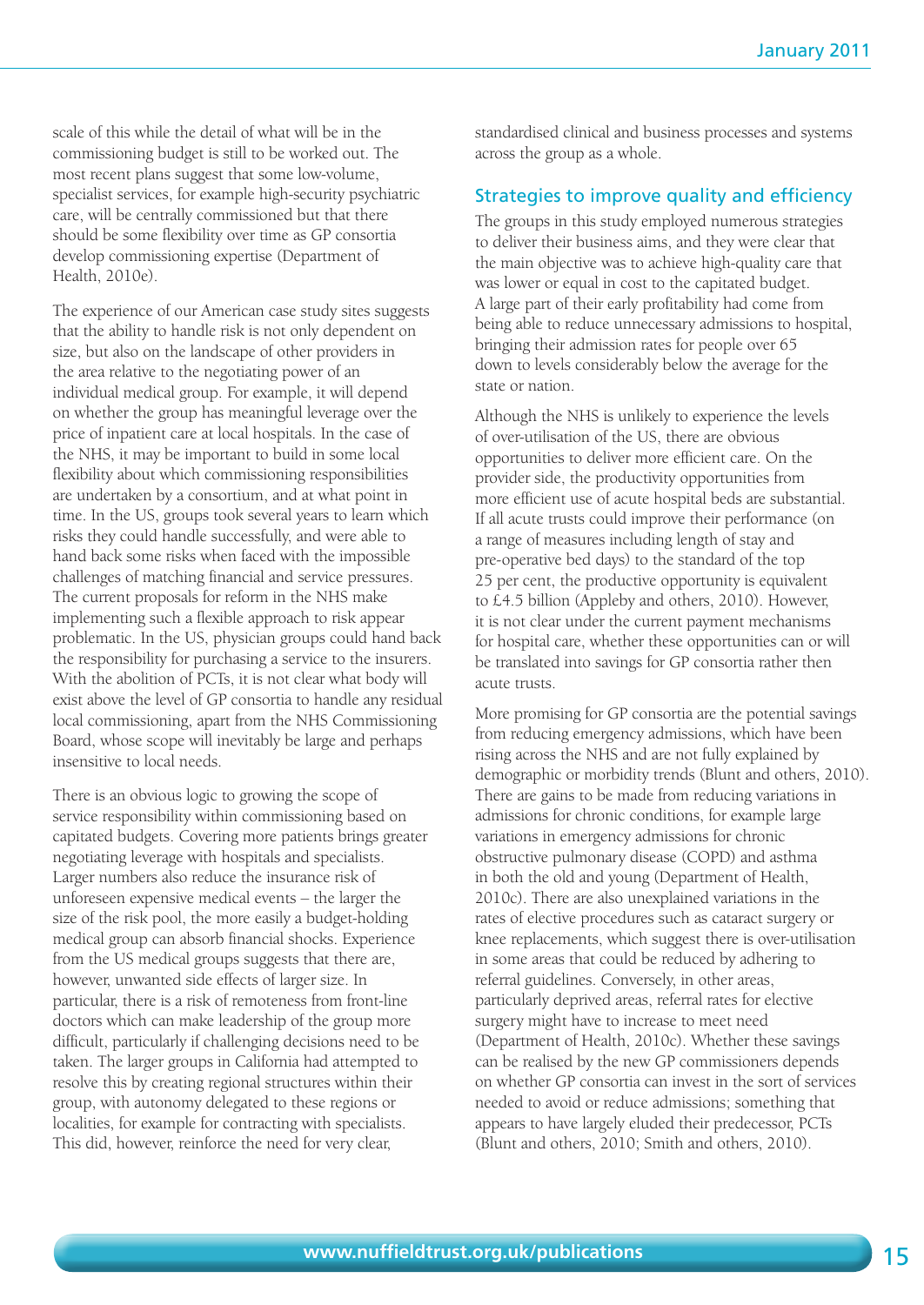The US groups had considerable scope to 'make or buy' a range of services, for example urgent care centres or skilled nursing facilities, that in turn ensured lower rates of hospital admission and shorter lengths of stay. GP consortia will need similar freedom to invest in alternatives to hospitals, and these might include such facilities. Consortia may, however, need contractual flexibility to employ new kinds of staff, for example versions of the 'hospitalists' used by the Californian groups as a way of carefully managing the care of medical group patients when in hospital, or specialist nursing case managers to coordinate the care of people with complex, long-term health and social care conditions.

It will be important for GP consortia to be clear which of their service investment decisions need to be subject to procurement under full competition rules and the 'any willing provider' policy, whereby any provider who is licensed by the economic regulator will be able to compete for NHS patients (Department of Health, 2010a). The Department of Health has published procurement guidelines that set out the processes for commissioners wishing to let or terminate contracts: under conditions of full and open competition these are demanding of both time and resources (Department of Health, 2010d). Again, a balance will need to be struck between the need for transparency required by a competitive market and the need to avoid overly bureaucratic processes that could hinder innovation amongst GP consortia.

#### Integration of primary and secondary care

Taking action to reduce inappropriate hospital admissions will depend on close relationships between hospital specialists and primary care doctors, for it is arguably due to the relative separation of these two medical communities within the NHS that commissioners and providers have struggled to make progress in this area. One of the biggest tasks for GP consortia will be to bridge the specialist–primary care divide in the way American groups have done.

This represents a major challenge because of the structural differences between the US and the NHS. The medical groups in our study were able to either employ specialists directly, and therefore able to ensure collaborative working with primary care doctors, or contract with them, using the leverage of guaranteed patient referrals and flexibility in payment mechanisms to incentivise collaboration. The unity of specialists and hospital trusts in the case of the

NHS makes it unlikely that there will be any immediate widespread adoption of the US model of specialist or multi-specialty groups of doctors that function independently of a hospital and contract with medical groups or insurers. It is possible that, over time, consortia will seek to develop such provider networks that can integrate, virtually or in reality, and take on a budget and responsibility for the care of a whole patient population with a specific condition.

In the meantime, GP consortia will need to work with specialists, either in integrated networks or employing them to deliver service, while negotiating contracts with hospitals for direct GP access to the advice and expertise of other specialists. For this to happen, the potentially adversarial relationship between primary and secondary care fostered by the national payment system and the mission of foundation trusts (in particular) to generate surpluses will need to be overcome. Collaboration between primary and secondary is possible but financial incentives need substantial redesign to support it (Ham and Smith, 2010).

#### Performance management of doctors in the group

All of the US groups in this study aimed to performance manage their doctors, both specialists and primary care. For primary care physicians especially, where quality indicators were more prevalent, peer review of performance data on productivity and quality was relied upon as a valuable route to improved performance. This reliance on the natural competitiveness of doctors was sharpened by the link with income. A consistently strong theme from the US medical groups was the use of bonuses to motivate and reward doctors for delivering good-quality care. In the context of GP commissioning, the question of how incentives should be used has not yet been resolved. The possibility of redirecting savings from efficient care to GP private incomes is controversial and could be unpalatable to the public. It is however likely that there will need to be some sort of incentive for GPs to perform well as commissioners. At a minimum, savings will need to be retained by consortia to plough back into improving local services.

There may also be a lesson from the US medical group leaders' extreme caution about incentivising lower utilisation of specialist care. If GP consortia attempt to link financial incentives directly to rates of referrals into secondary care or specialist advice at an individual GP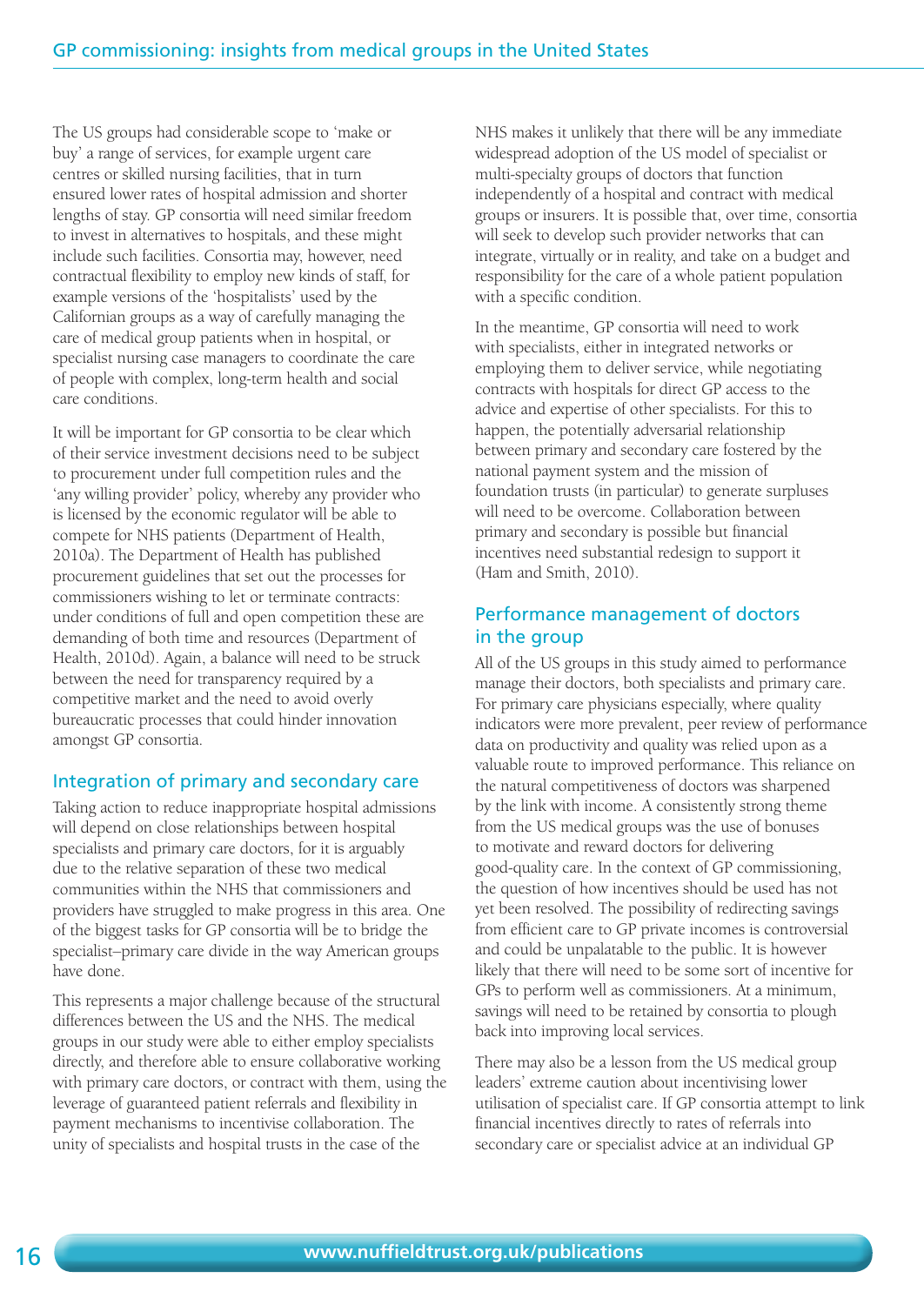level, this could backfire, with patients, GPs and the media making common cause against GP leaders.

It is notable that the US medical group leaders were clear that the financial interests should never interfere with decisions about what was best for individual patients. In containing utilisation, they attempted to appeal primarily to doctors' clinical professionalism, emphasising the overlap between high-quality service provision and the efficiency of avoiding unnecessary admissions, readmissions or excessive diagnostic tests. GP consortia leaders will also have to make a convincing clinical case to their rank-and-file GPs for efficiency, based on evidence about service quality. Without this, GPs are unlikely to cooperate with a consortium's wider goal of achieving cost-effective care.

Performance-managing the quality of secondary care raises some further challenges. In contracting with specialists, the US groups needed good data on quality, price and volume of cases. The US groups felt they did not always have adequate data about the clinical quality of specialist care. The NHS may be in a stronger position with respect to its national datasets, for example with the gradual expansion of Patient Reported Outcome Measures (PROMs). It will be essential for GP consortia to become adept at analysing data on outcomes. They will also need to take into account the verdict of national quality regulators and be vigilant about the anecdotal evidence from patients and local communities, which often act as sentinel warnings of serious quality failings.

The US groups use what data they have on quality to negotiate on price. What underpins these negotiations is the guarantee of a certain volume of patients, which could be withdrawn if necessary. In the case of the NHS, it is not clear that GP consortia will be able to exercise any leverage about volume. 'Preferred' hospital providers would be in direct conflict with the policy of patient choice, that theoretically offers patients a more or less free choice of hospital anywhere in England. There is no apparent appetite at a national policy level to row back from the current broad offer of patient choice of any hospital at the point of referral, but it does appear to constrain the ability of a GP consortium in respect of contracting for quality services on behalf of its local patients.

#### Management and IT

The experience of the US groups underlines the importance of investment in high-calibre managers, analysts and IT systems. GP consortia will need to be willing to follow the same path, although it is not clear whether the 'management allowance' currently being calculated for GP consortia will be adequate to support the full management functions of consortia. In relation to IT and data, the NHS is potentially in a stronger position than the US, which has been traditionally weak on the use of electronic medical records, particularly in primary care. The introduction of a national system of prices (Payment by Results) and a strong focus on solid financial management, following the deficits of the mid-2000s, has meant that many PCTs have more timely information about the cost and volume of many services being used locally. Some PCTs are now able to link datasets across primary, secondary and social care. These datasets and the skills to use them need to be transferred to GP consortia. It will also be important to fill gaps about cost and quality of many services not covered by national prices, such as chemotherapy and radiotherapy services (National Audit Office, 2010).

# **Conclusion**

The experience of these medical groups demonstrates the challenges and the opportunities associated with implementing GP commissioning in the English NHS. These successful physician-led medical groups in the US have shown that holding risk-bearing budgets can motivate doctors to deliver care that reduces avoidable and repeat admissions to hospital. For equivalent groups to be established in the NHS, there needs to be substantial investment in infrastructure, including IT and management support, and sustained attention to the development of clinical leadership, both of current and future generations.

When developing GP commissioning in a highly constrained financial environment, such investment will be hard to make and justify, and the temptation will be to focus any investment on clinical activity rather than activities or roles that are not obviously connected to 'front-line' services. The message from the US medical groups is however unequivocal: without a relentless focus on securing and sustaining high quality leadership and management of local services and clinicians, many of these GP consortia could struggle. This would not only be a failure for the clinicians committing time and energy to GP commissioning but, more importantly, a lost opportunity for both clinically-led service improvement and a reduction in avoidable hospital admissions.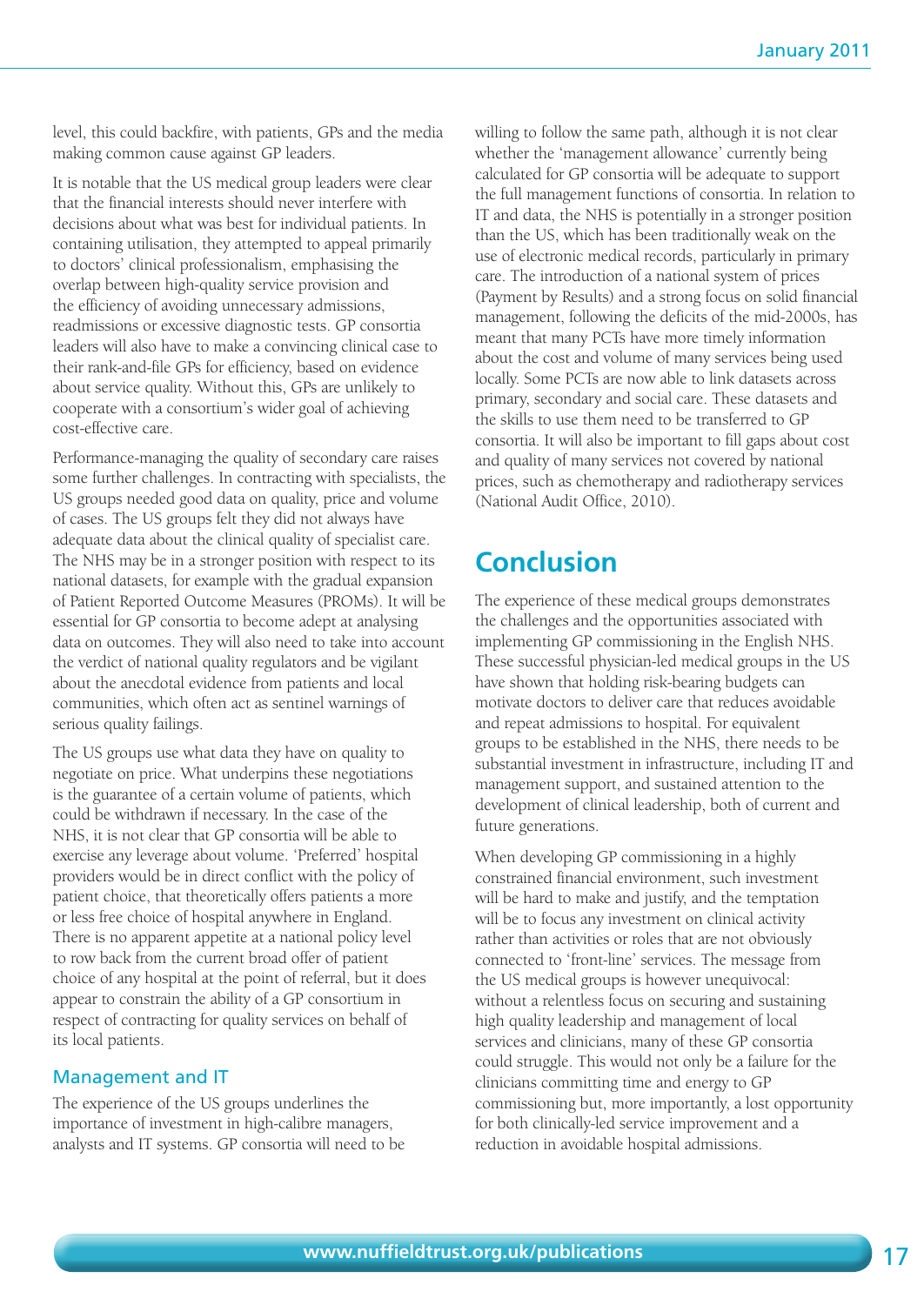### **References**

Appleby J and others (2010) *NHS Productivity: More with the same not more of the same.* The King's Fund.

Blunt I, Bardsley M and Dixon J (2010) *Trends in Emergency Admissions in England 2004–09: Is greater efficiency breeding inefficiency?* Nuffield Trust.

Casalino L (forthcoming) *GP Commissioning: Ten suggestions from the U.S.* Nuffield Trust.

Davis K and others (2010a) *How the Performance of the U.S. Health Care System Compares Internationally*. *2010 Update*. New York: The Commonwealth Fund.

Davis K and others (2010b) *Starting On the Path to a High Performance Health System: Analysis of the payment and system reform provisions in the Patient Protection and Affordable Care Act of 2010*. New York: The Commonwealth Fund.

Department of Health (2010a) *Equity and Excellence: Liberating the NHS*. Cmd 7881.

Department of Health (2010b) *Liberating the NHS Commissioning for Patients: A consultation on proposals*.

Department of Health (2010c) *The NHS Atlas of Variation in Healthcare: Reducing unwarranted variation to increase value and improve quality*. London: Department of Health.

Department of Health (2010d) *Procurement Guide for Commissioners of NHS-funded Services*.

Department of Health (2010e) *Liberating the NHS: Legislative framework and next steps.*

Dixon J and others (2004) 'Can the NHS learn from US managed care organisations?' *BMJ* 328, 223–6.

Gleave R (2009) *Across the Pond: Lessons from the US on integrated health care*. Nuffield Trust.

Ham C (2010a) *Working Together for Health. Achievements and challenges in the Kaiser NHS Beacon Sites programme*. HSMC Policy Paper 6. University of Birmingham: Health Services Management Centre.

Ham C (2010b) *GP Budget Holding: Lessons from across the pond*. HSMC Policy Paper 7. University of Birmingham: Health Services Management Centre.

Ham, C and Smith J (2010) *Removing the Policy Barriers to Integrated Care in England*. Nuffield Trust.

Mays N and others, eds (2001) *The Purchasing of Health Care by Primary Care Organisations: An evaluation and guide to future policy*. Open University Press.

National Audit Office (2010) *Delivering the Cancer Reform Strategy. Report by the Comptroller and auditor general* HC 568 November 2010.

Orszag P and Emanuel E (2010) 'Health care reform and cost control', *New England Journal of Medicine* 363, 601–3.

Robinson J (2001) Physician Organization in California: Crisis and Opportunity, *Health Affairs* 20, 81–96.

Robinson J and Casalino L (1995) The growth of medical groups paid through capitation in California. *New England Journal of Medicine* 333, 1684–7.

Robinson J and Casalino L (1996) 'Vertical integration and organizational networks in health care', *Health Affairs* 15 (1), 7–22.

Robinson J and Casalino L (2001) 'Reevaluation of capitation contracting in New York and California', *Health Affairs*, Web exclusive W11–W19.

Shortell S and Casalino L (2008) 'Health reform requires accountable systems', *Journal of the American Medical Association* 300, 95–7.

Smith J and others (2004) *A Review of the Effectiveness of Primary Care-led Commissioning and its Place in the UK NHS*. The Health Foundation.

Smith J, Curry N, Mays N and Dixon J (2010) *Where Next for Commissioning in the English NHS?* Nuffield Trust.